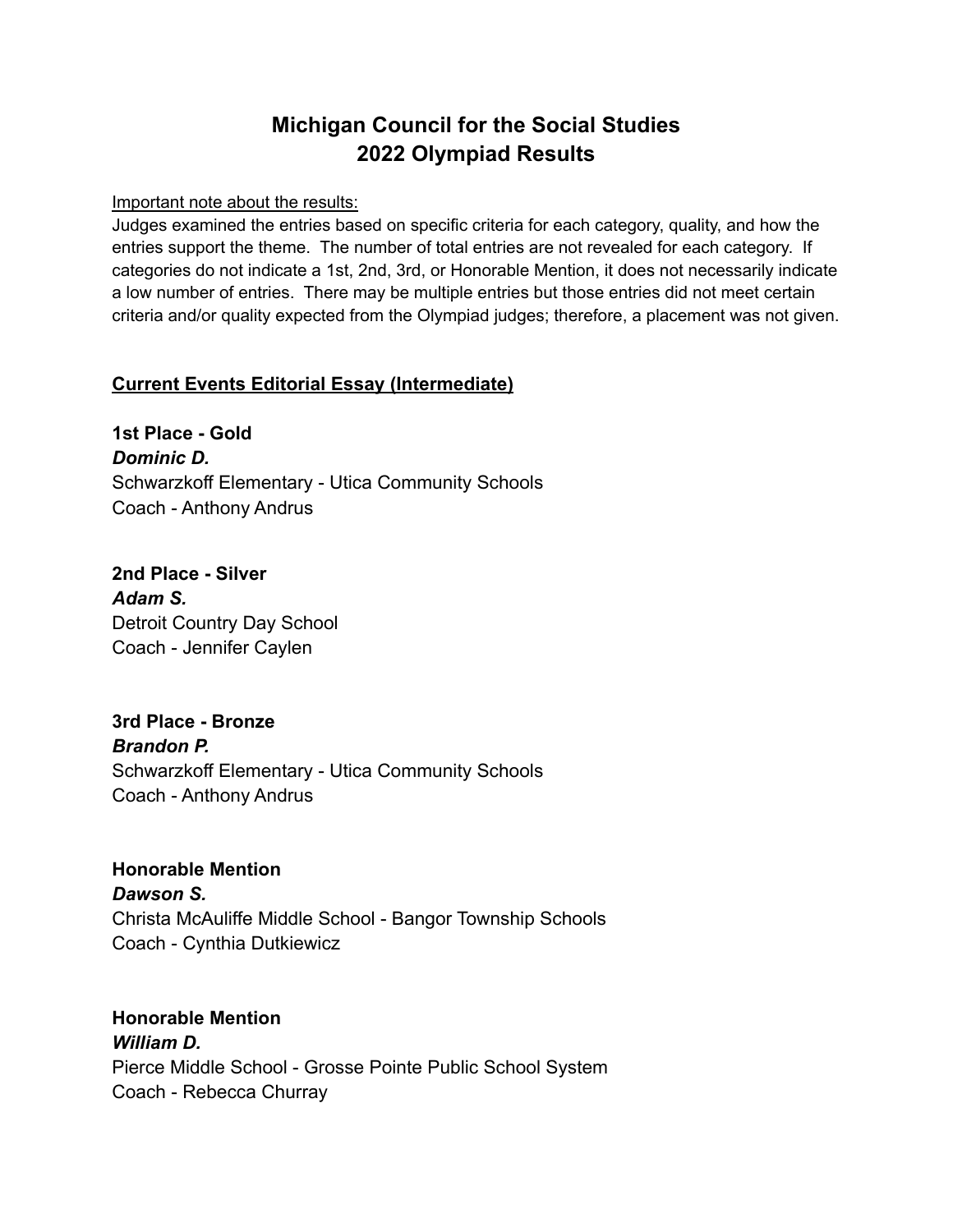## **Current Events Editorial Essay (Senior)**

**1st Place - Gold** *Maria W.* Grosse Pointe South High School - Grosse Pointe Public School System Coach - Peter Palen

**2nd Place - Silver** *Olivia D.* Adlai E. Stevenson High School - Utica Community Schools Coach - Carolyn Frischman

## **3rd Place - Bronze** *Noah S.* University Liggett School Coach - Chris Hemler

**Honorable Mention** *Amanda A.* Adlai E. Stevenson High School - Utica Community Schools Coach - Carolyn Frischman

## **Honorable Mention** *Corvus O.* South Lyon High School - South Lyon Community Schools Coach - Toni Simovski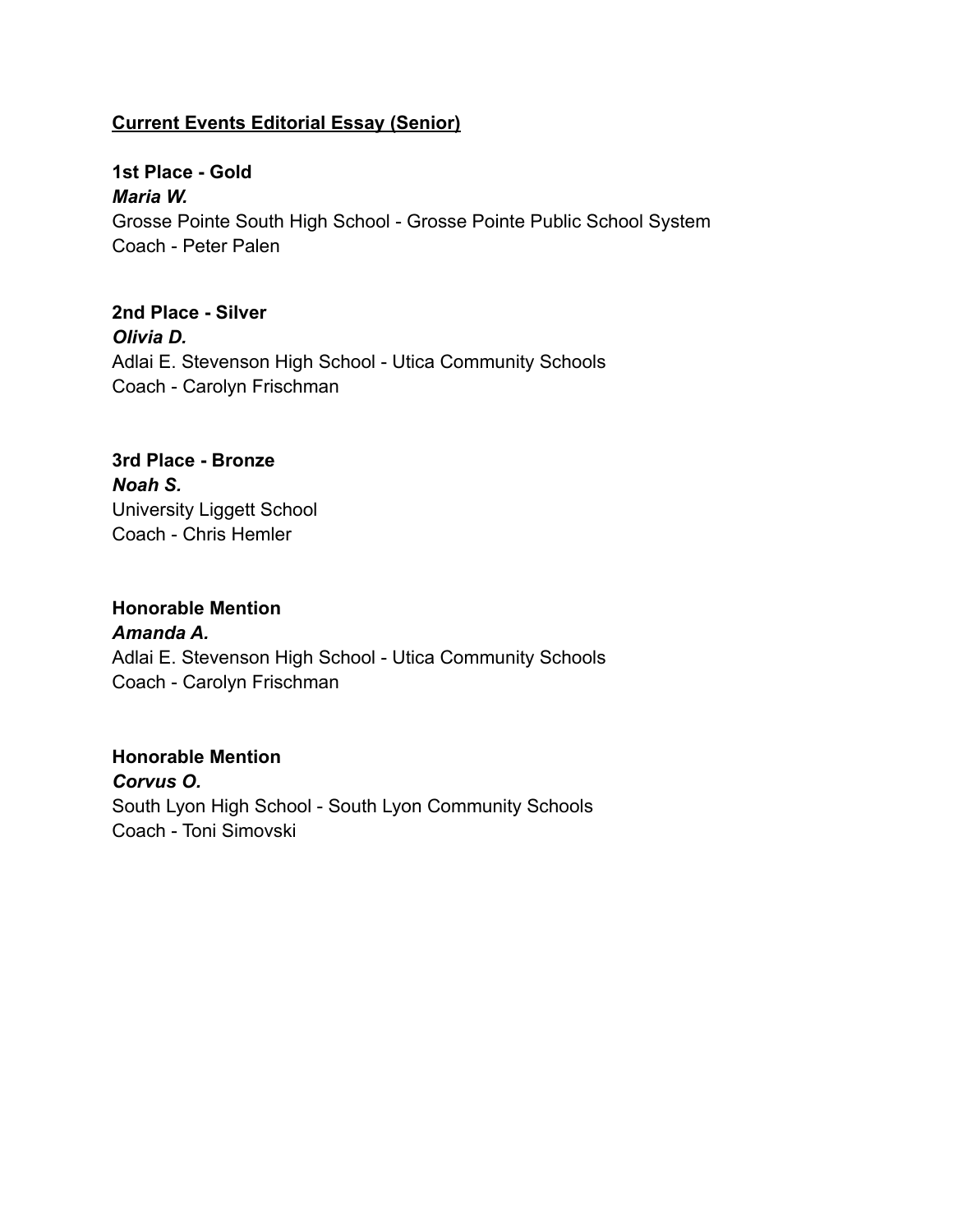## **Current Event Map and Presentation (Intermediate)**

**1st Place - Gold** *Benjamin C.* Christa McAuliffe Middle School - Bangor Township Schools Coach - Cynthia Dutkiewicz

**2nd Place - Silver** *Andrew Z.* Detroit Country Day School Coach - Jennifer Caylen

**3rd Place - Bronze** *Ahmad A.* Detroit Country Day School Coach - Jennifer Caylen

**Honorable Mention** *Skylar T.* Roose Elementary - Center Line Public Schools Coach - Brandon Briguglio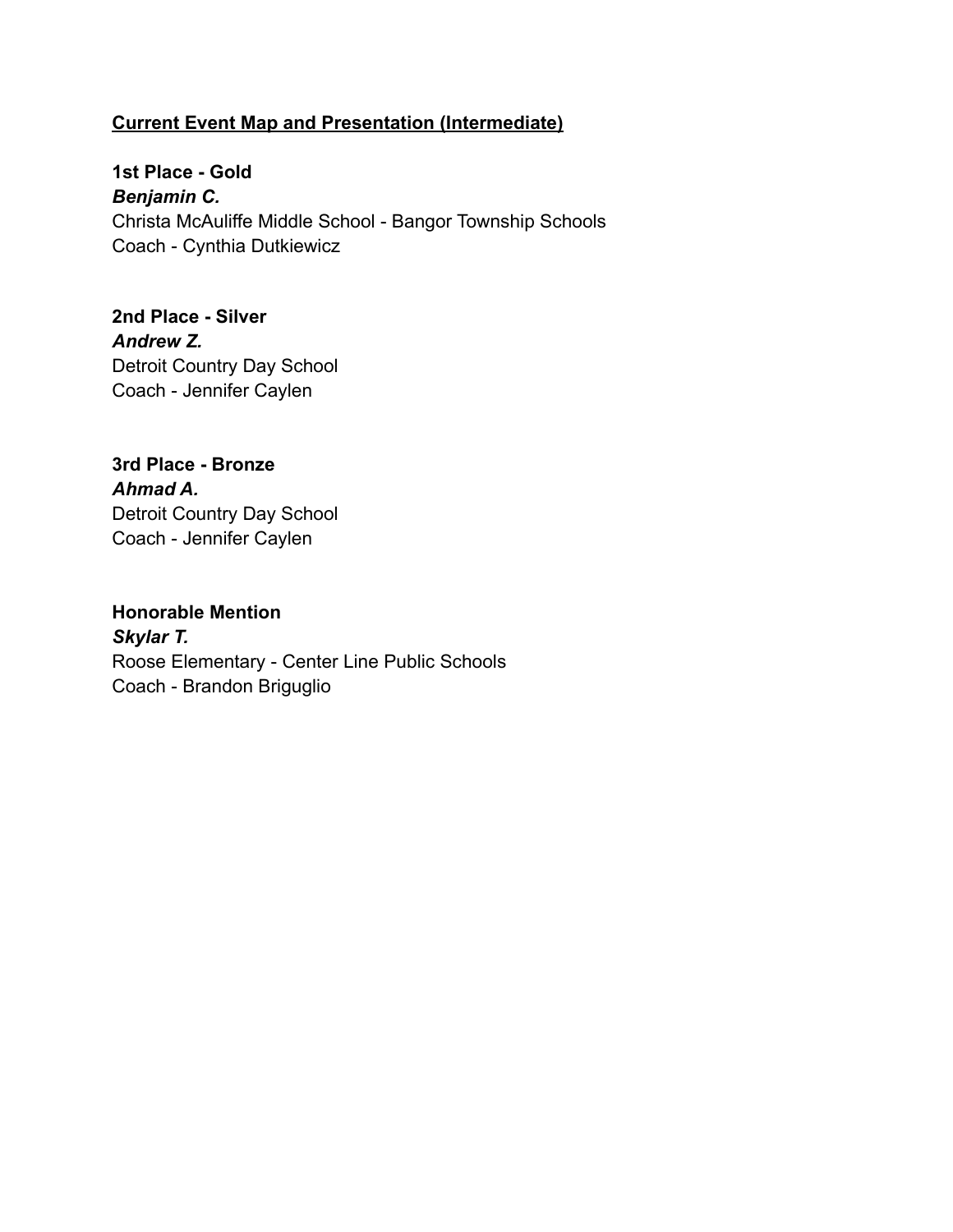## **Digital Photography (Senior)**

**1st Place - Gold** *Maeve H.* Grosse Pointe South High School - Grosse Pointe Public School System Coach - Peter Palen

**2nd Place - Silver** *Janie M.* Adlai E. Stevenson High School - Utica Community Schools Coach - Carolyn Frischman

## **3rd Place - Bronze** *Cass C.* University Liggett School Coach - Chris Hemler

**Honorable Mention** *Dalia K.* Adlai E. Stevenson High School - Utica Community Schools Coach - Carolyn Frischman

## **Drama - Original Script (Elementary)**

**1st Place - Gold** *Elin S., Quinn O., Ava Y., Meghan C.* Messmore Elementary - Utica Community Schools Coach - Damien Buckley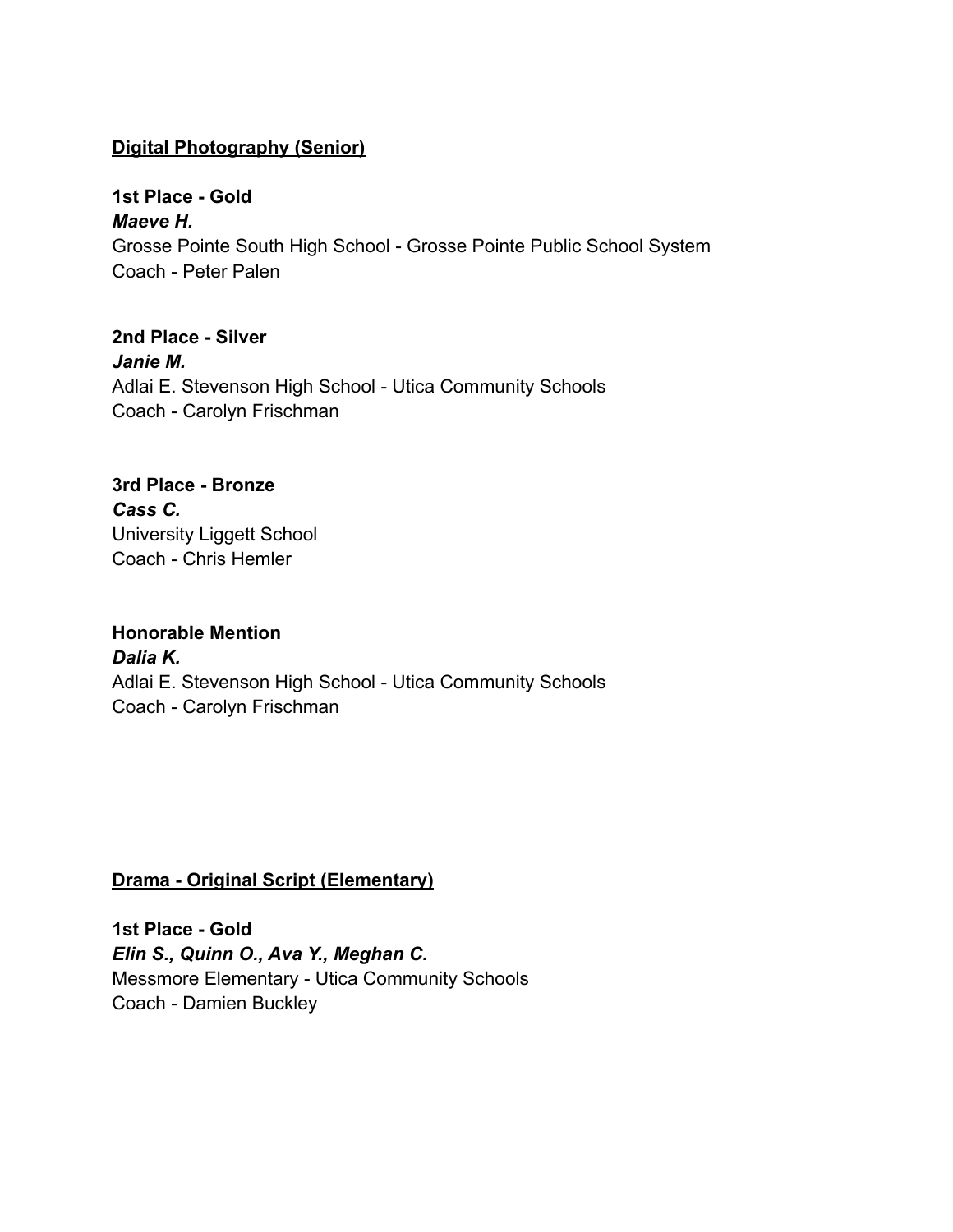## **Drama - Original Script (Intermediate)**

**1st Place - Gold** *Samantha G., Aarya P., Aarna B., Adrianna K., Lana P., Sophia K., Jullian M.* Messmore Elementary - Utica Community Schools Coach - Damien Buckley

## **2nd Place - Silver** *Annie B., Emily K., Ellamae P.*

Petoskey Middle School - Public Schools of Petoskey Coach - Ami Dionne

#### **3rd Place - Bronze**

*Eleanor O., Zofia Z., Faith M., Leanna A., Adrial M.*

Messmore Elementary - Utica Community Schools Coach - Damien Buckley

## **Honorable Mention**

*Esteban D.* Wilson Middle School - Wyandotte Public Schools Coach - Mark Rutkowski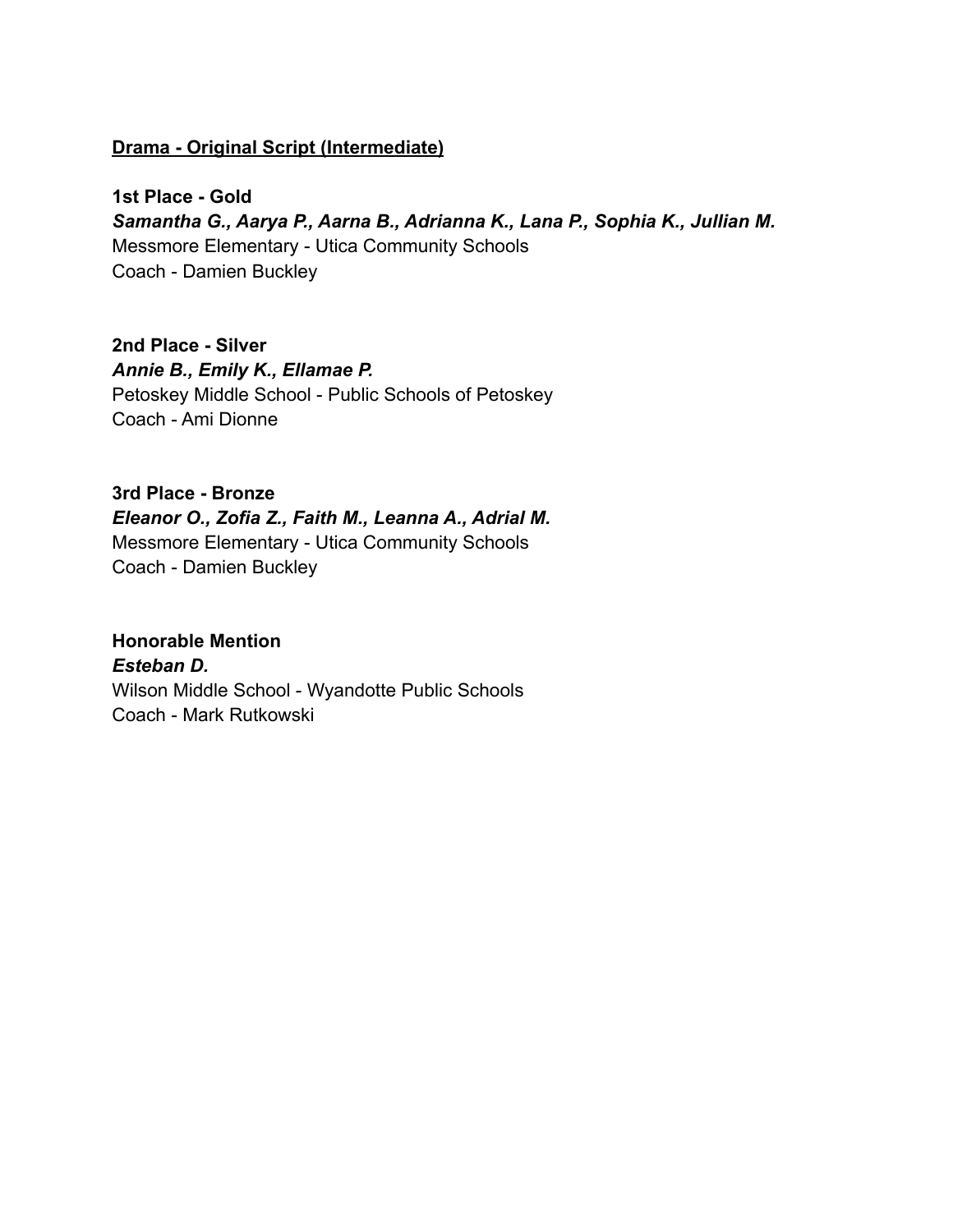## **Hand Puppets (Elementary)**

**1st Place - Gold** *Dominic A.* Walt Disney Elementary - Fraser Public Schools Coach - Andrea Filip

*Evie L.* Walt Disney Elementary - Fraser Public Schools Coach - Andrea Filip

**2nd Place - Silver** *Emileigh N.* Walt Disney Elementary - Fraser Public Schools Coach - Andrea Filip

## **Hand Puppets (Intermediate)**

**1st Place - Gold** *Maya H.* Detroit Country Day School Coach - Jennifer Caylen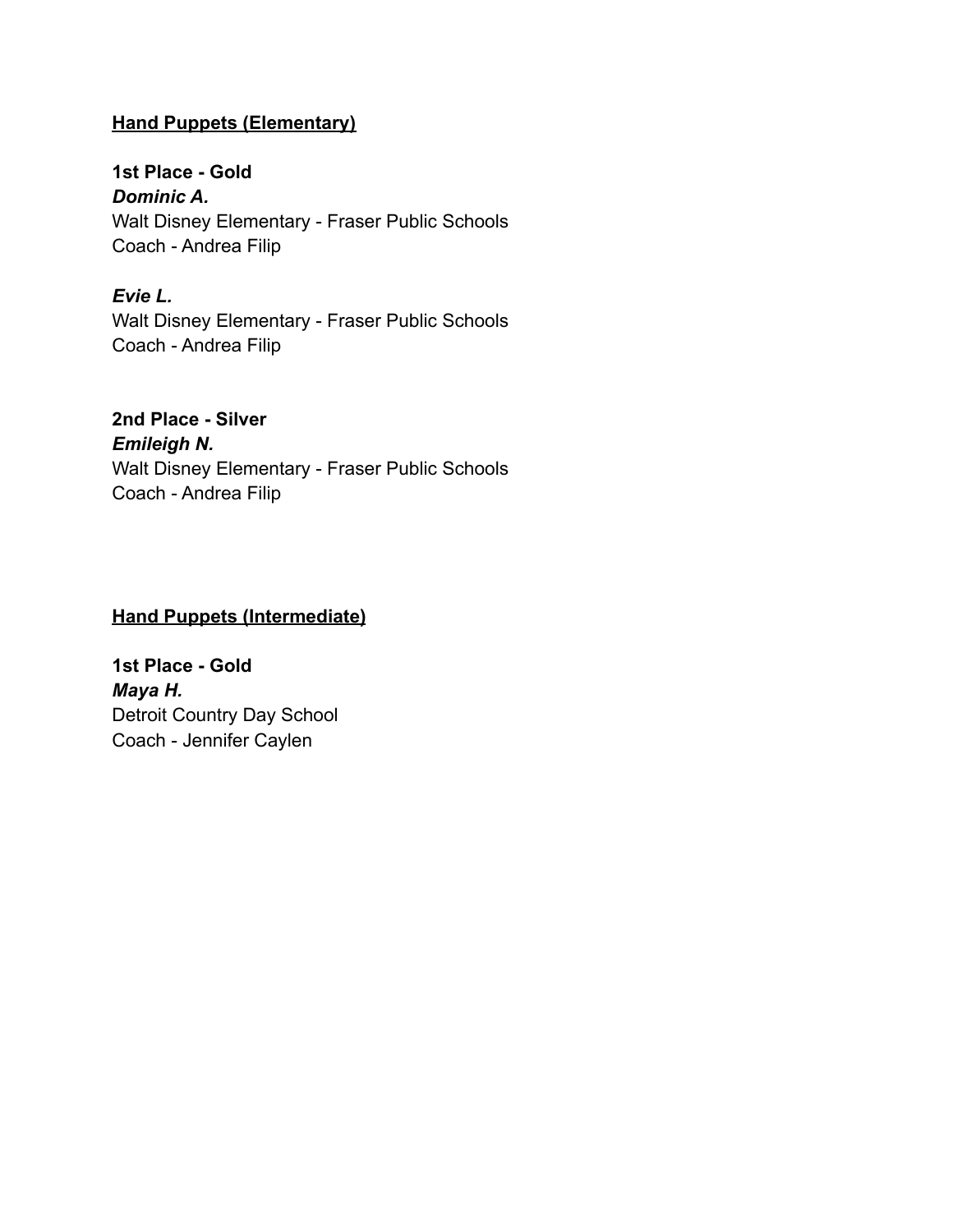## **Historical TV Newscast (Intermediate)**

**1st Place - Gold** *Vanessa G., Julie N., Savannah R., Makayla G., Ann P.* Graebner Elementary - Utica Community Schools Coach - Colleen Noechel

## **Historical TV Newscast (Senior)**

**1st Place - Gold** *Gabriel P.* Adlai E. Stevenson High School - Utica Community Schools Coach - Carolyn Frischman

## **Investments (Intermediate)**

**1st Place - Gold** *Dezi P., Julio A., Avery A., Josie P.* Petoskey Middle School - Public School of Petoskey Coach - Ami Dionne

**2nd Place - Silver** *Sander C. & Henry B.* Petoskey Middle School - Public School of Petoskey Coach - Ami Dionne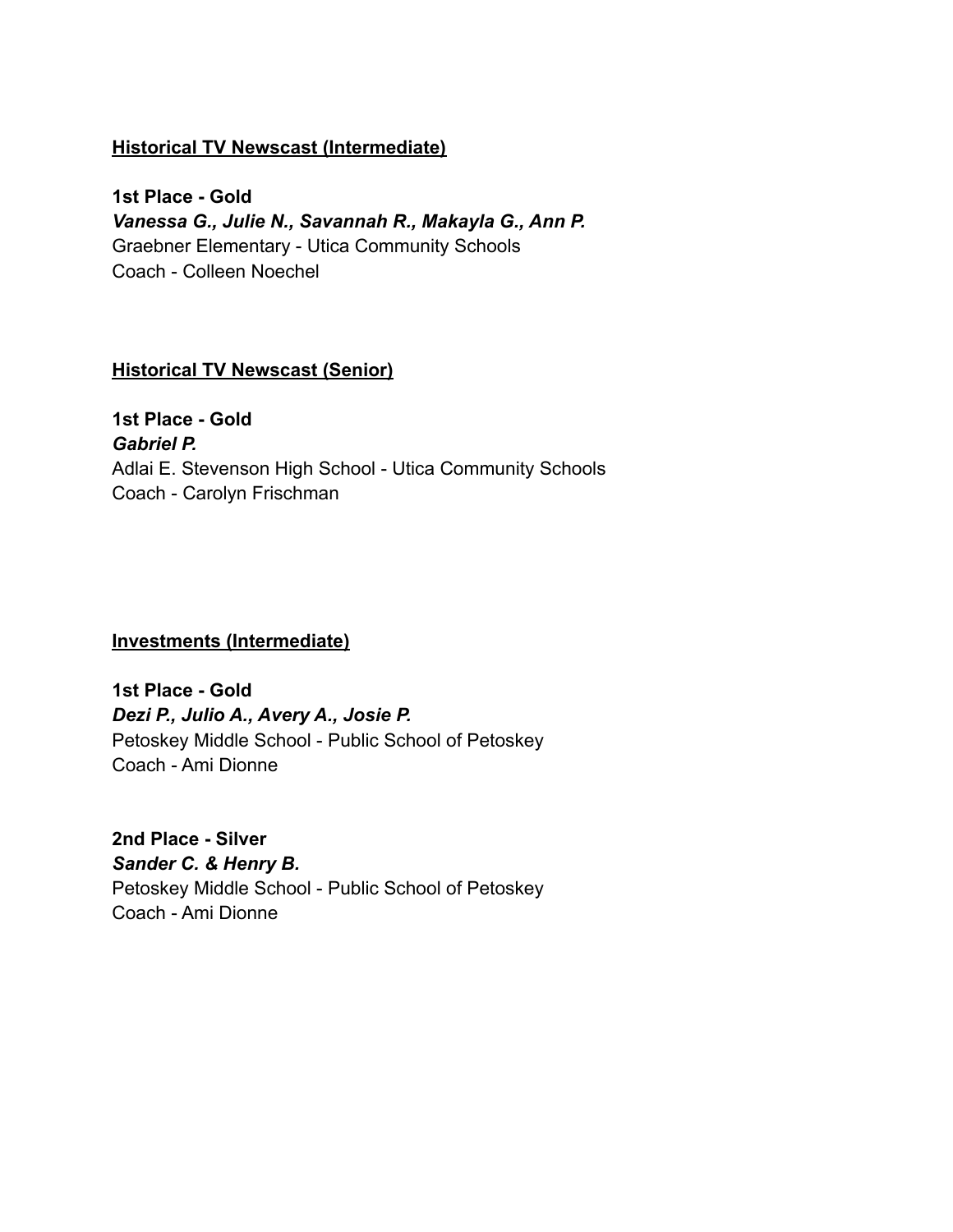#### **Investments (Senior)**

**1st Place - Gold** *Abby B., Fred S., Darius C., Awsaf J., Israel W.* Center Line High School - Center Line Public Schools Coach - Mike Evans

**2nd Place - Silver** *Joseph D., Julia M., Ava C., Olivia S.* Shelby Junior High School - Utica Community Schools Coach - Megan Tyll

# **3rd Place - Bronze**

*Noah F. & Nathan S.*

Northwest High School - Northwest School District Coach - Abby Tanner

#### **Honorable Mention**

*Jake R., Priya G., Corvus O., Nicholas S., Jack H.* South Lyon High School - South Lyon Community Schools Coach - Toni Simovski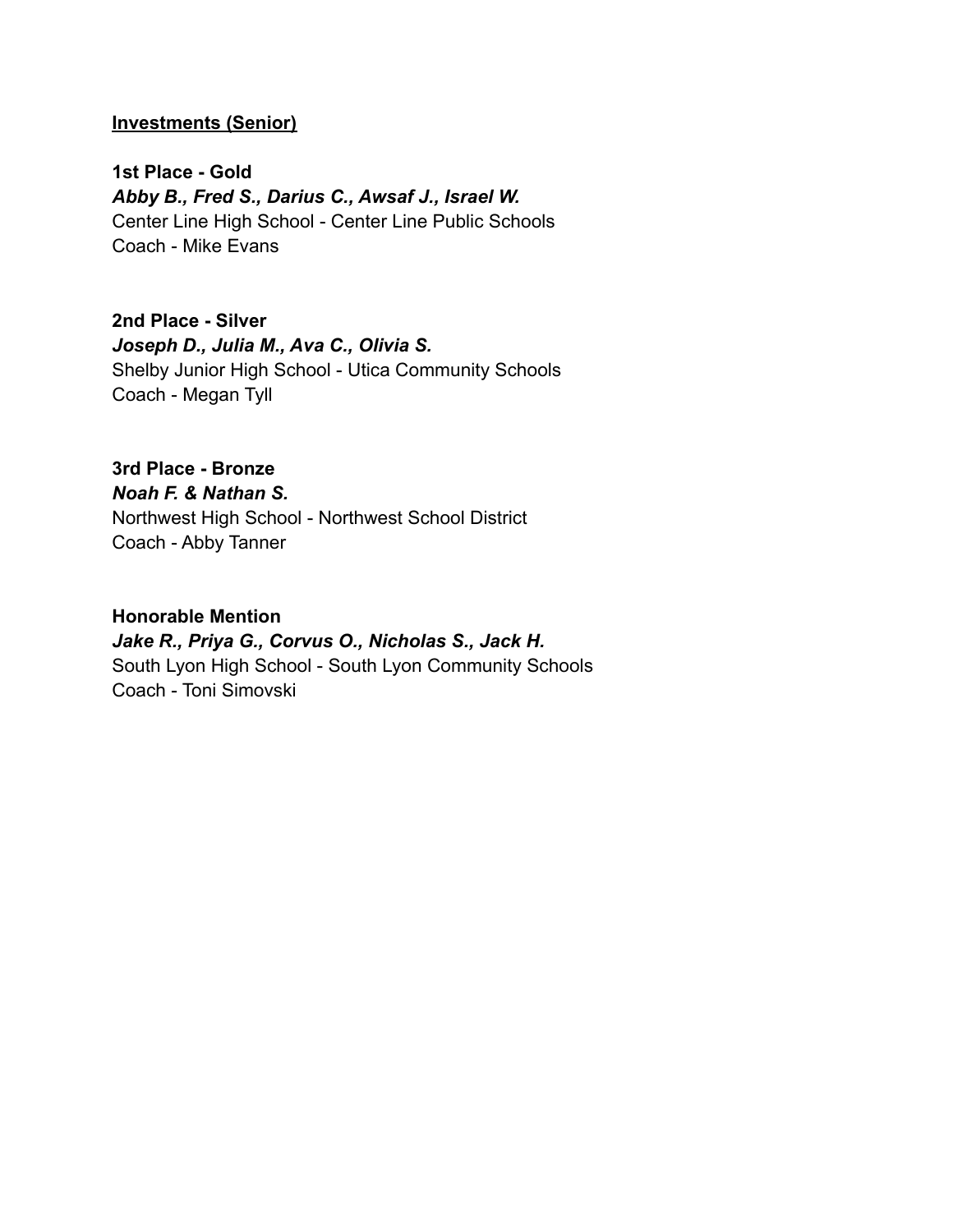## **Marathon (Elementary)**

**1st Place Zoey, Gage, Charlie, Natalie, Lucy. Gigi, Marija, Noah, Alexis, Anna, Tait, Liana, Tristan** Graeber Elementary School - Utica Community Schools Coach - Colleen Noechel

#### **Marathon (Senior)**

**1st Place** *Naiem A., Demarion C., Christopher F., John G., Donovan G., Seth H., Malaki J., Da'Shawn M., Isaiah M., Kobie R., Amare S., Khamari W.* Loyola High School - Archdiocese of Detroit Coach - Kathryn Gross-Jacek

## **Monologue (Elementary)**

**Honorable Mention** *Ashley H.* Collins Elementary - Utica Community Schools Coach - Katherine Oltersdorf

#### **Monologue (Intermediate)**

**Honorable Mention** *Chloe M.* Christa McAuliffe Middle School - Bangor Township Schools Coach - Cynthia Dutkiewicz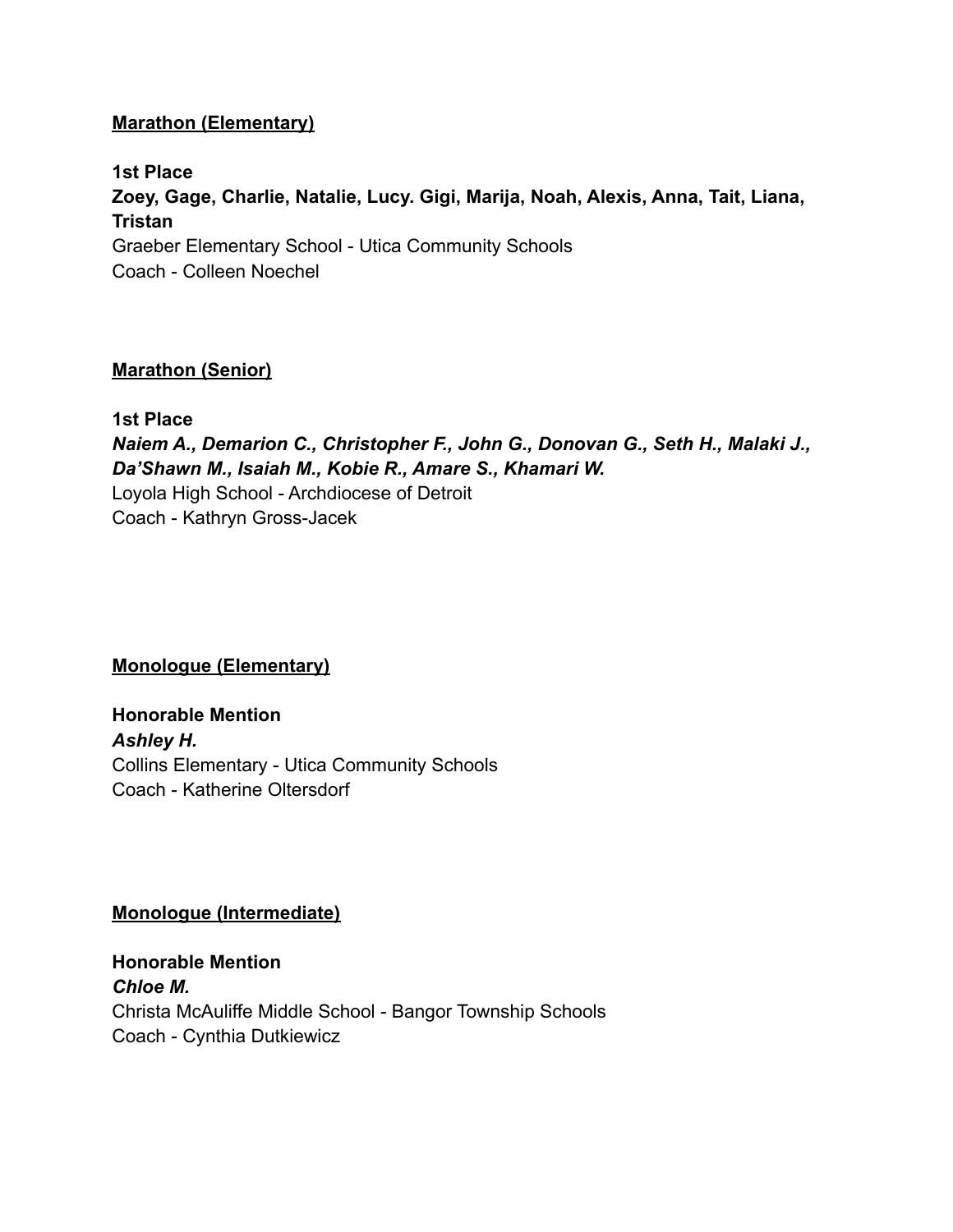#### **Online Presentation (Elementary)**

**1st Place - Gold** *Maddie M.* Edison Elementary - Fraser Public Schools Coaches - Tina Frazier & Silvia Ruhl

**2nd Place - Silver** *Alessia T.* Crissman Elementary - Utica Community Schools Coach - Courtney Conley

**3rd Place - Bronze** *Mia S.* Crissman Elementary - Utica Community Schools Coach - Courtney Conley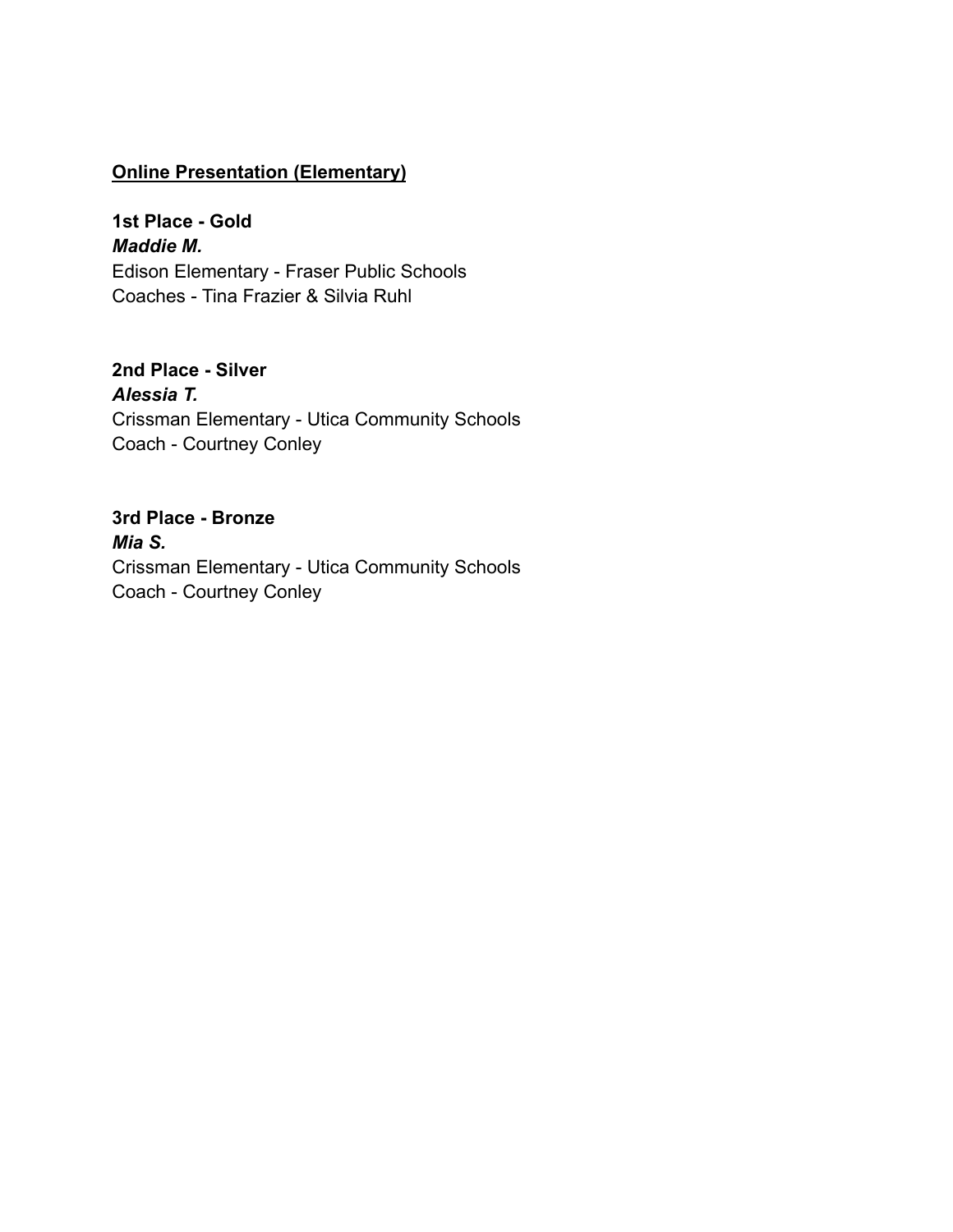## **Online Presentation (Intermediate)**

**1st Place - Gold** *Charlotte D.* Detroit Country Day Middle School Coach - Jennifer Caylen

**2nd Place - Silver** *Lauren K.* St. Linus Catholic School - Archdiocese of Detroit Coach - Jeannie Brousseau

**3rd Place - Bronze** *Arjan S.* Detroit Country Day Middle School Coach - Jennifer Caylen

# **Honorable Mention**

*Ethan B.* St. Linus Catholic School - Archdiocese of Detroit Coach - Jeannie Brousseau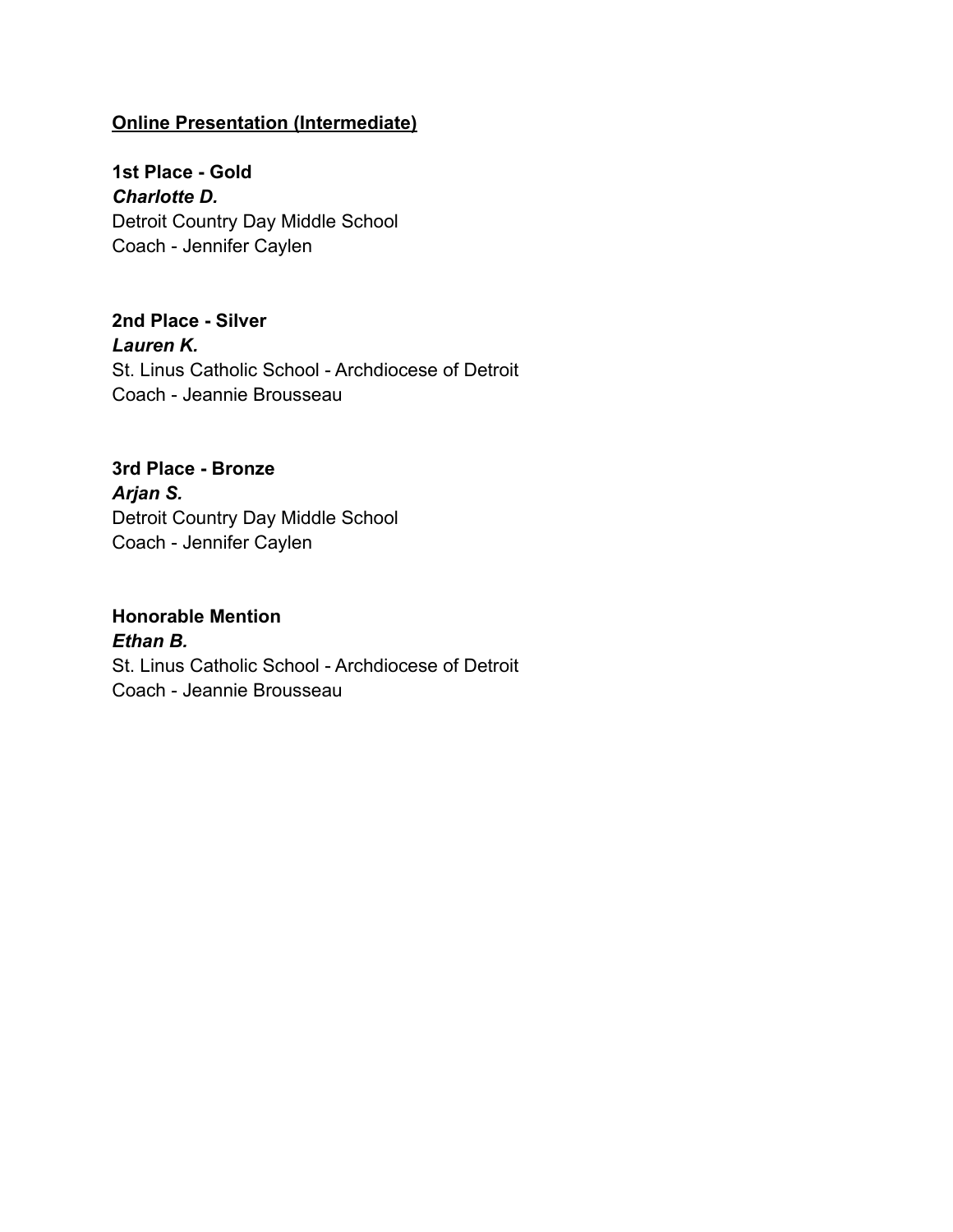## **Online Presentation (Senior)**

**1st Place - Gold** *Amanda A.* Adlai E. Stevenson High School - Utica Community Schools Coach - Carolyn Frischman

**2nd Place - Silver** *Mariem A.* Adlai E. Stevenson High School - Utica Community Schools Coach - Carolyn Frischman

**3rd Place - Bronze** *Mallory C.* University Liggett School Coach - Chris Hemler

**Honorable Mention** *Amelia K.* University Liggett School Coach - Chris Hemler

**Honorable Mention** *Jacob J.* University Liggett School Coach - Chris Hemler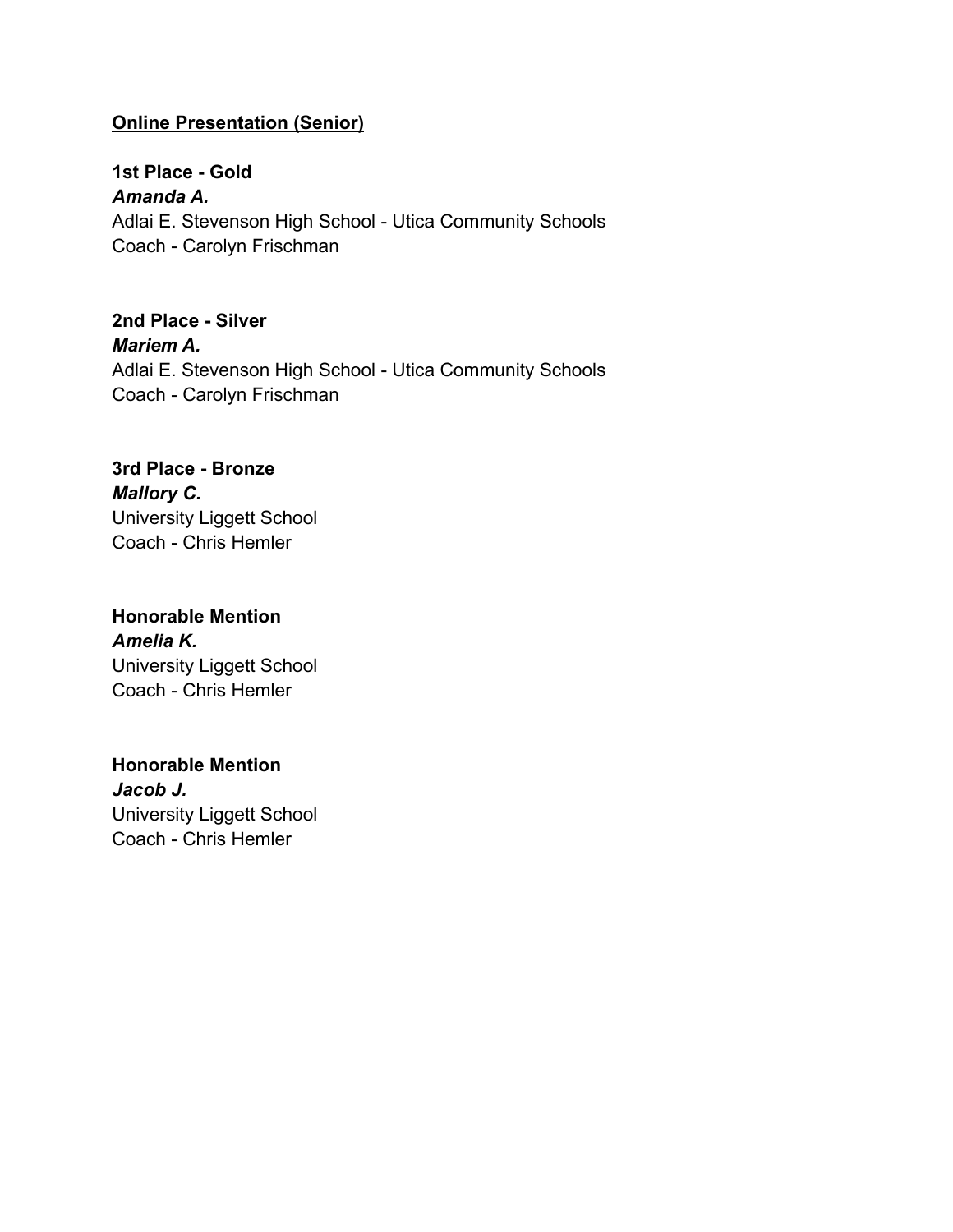## **Photojournalism (Intermediate)**

**1st Place - Gold** *Kaya C.* Christa McAuliffe Middle School - Bangor Township Schools Coach - Cynthia Dutkiewicz

**Honorable Mention** *Sydney W.* Detroit Country Day Middle School Coach - Jennifer Caylen

## **Photojournalism (Senior)**

**1st Place - Gold** *Natalie I.* Adlai E. Stevenson High School - Utica Community Schools Coach - Carolyn Frischman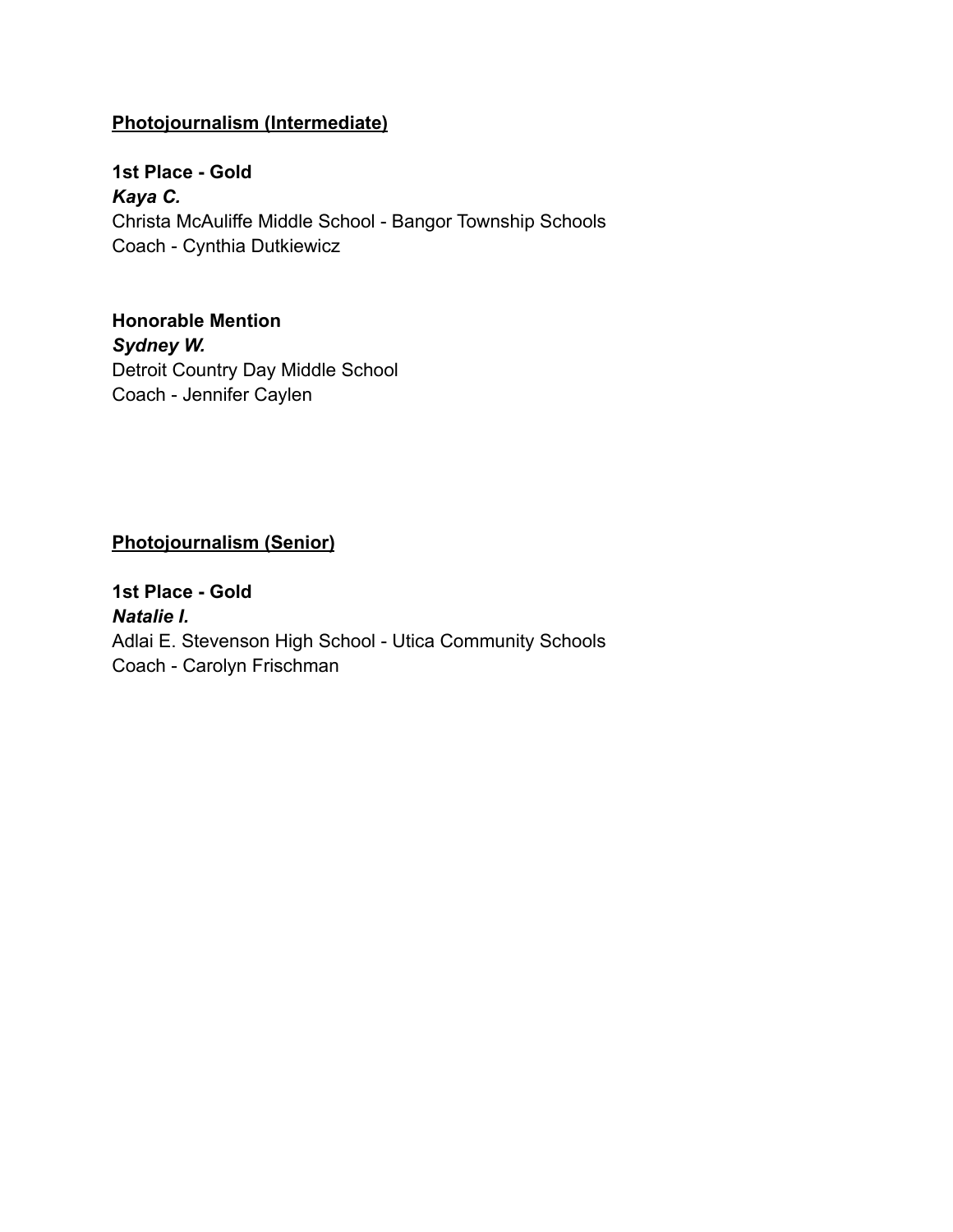## **Poetry (Elementary)**

**1st Place - Gold** *Madelyn D.* Schwarzkoff Elementary - Utica Community Schools Coach - Anthony Andrus

**2nd Place - Silver** *Teresa K.* Burr Elementary - Utica Community Schools Coach - Christine Henry

**3rd Place - Bronze** *Joseph J.* Burr Elementary - Utica Community Schools Coach - Christine Henry

### **Honorable Mention** *Genevieve B.*

Burr Elementary - Utica Community Schools Coach - Christine Henry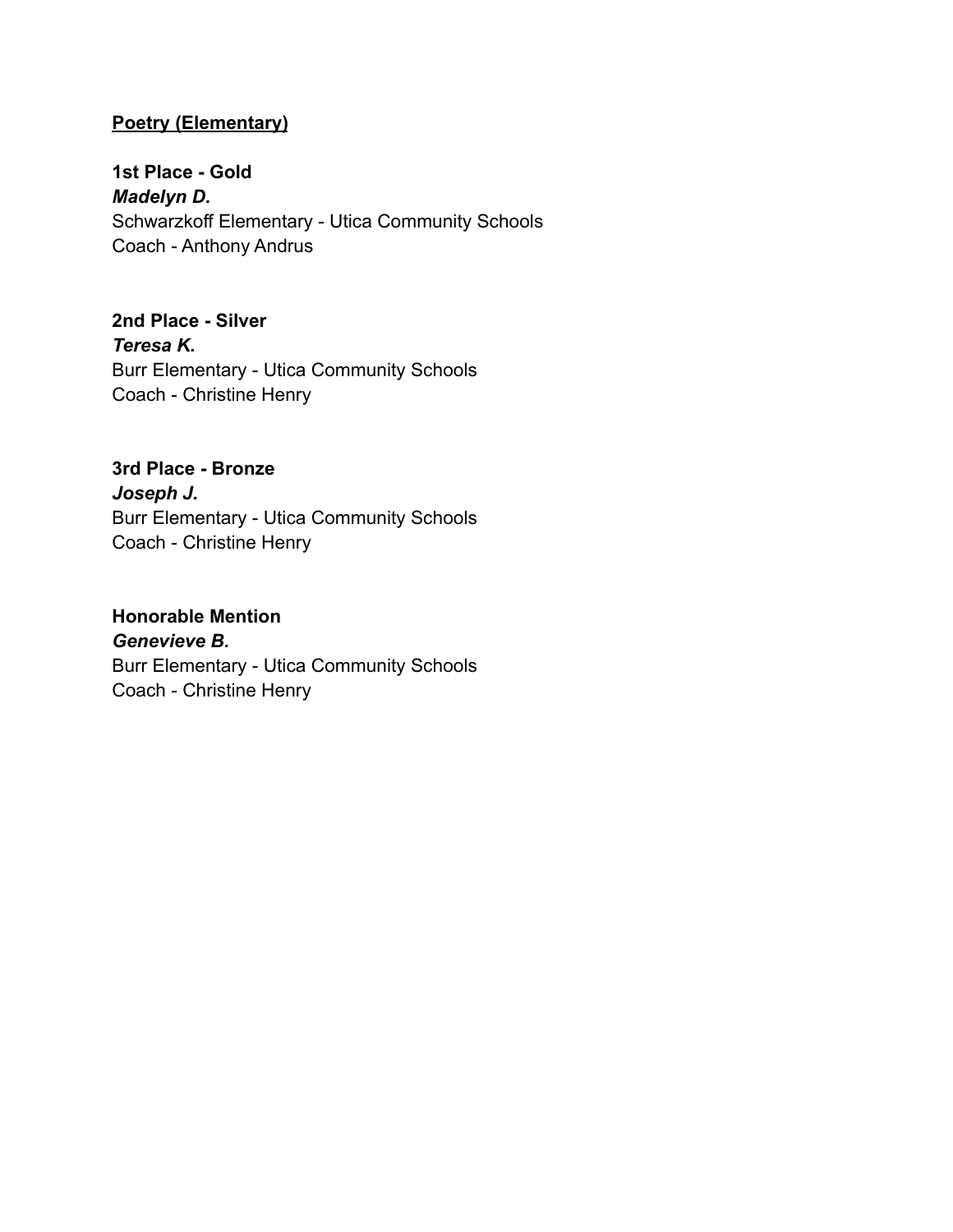## **Poetry (Intermediate)**

**1st Place - Gold** *Kenna C.* Northern Hills Middle School - Forest Hills Public Schools Coach - Tracy Chrenka

**2nd Place - Silver** *Evangelina Z.* Pierce Middle School - Grosse Pointe Public School System Coach - Rebecca Churray

# **3rd Place - Bronze** *Charlene D.* Northern Hills Middle School - Forest Hills Public Schools

Coach - Tracy Chrenka

#### **Honorable Mention**

*Verity S.* Pierce Middle School - Grosse Pointe Public School System Coach - Andrea Doherty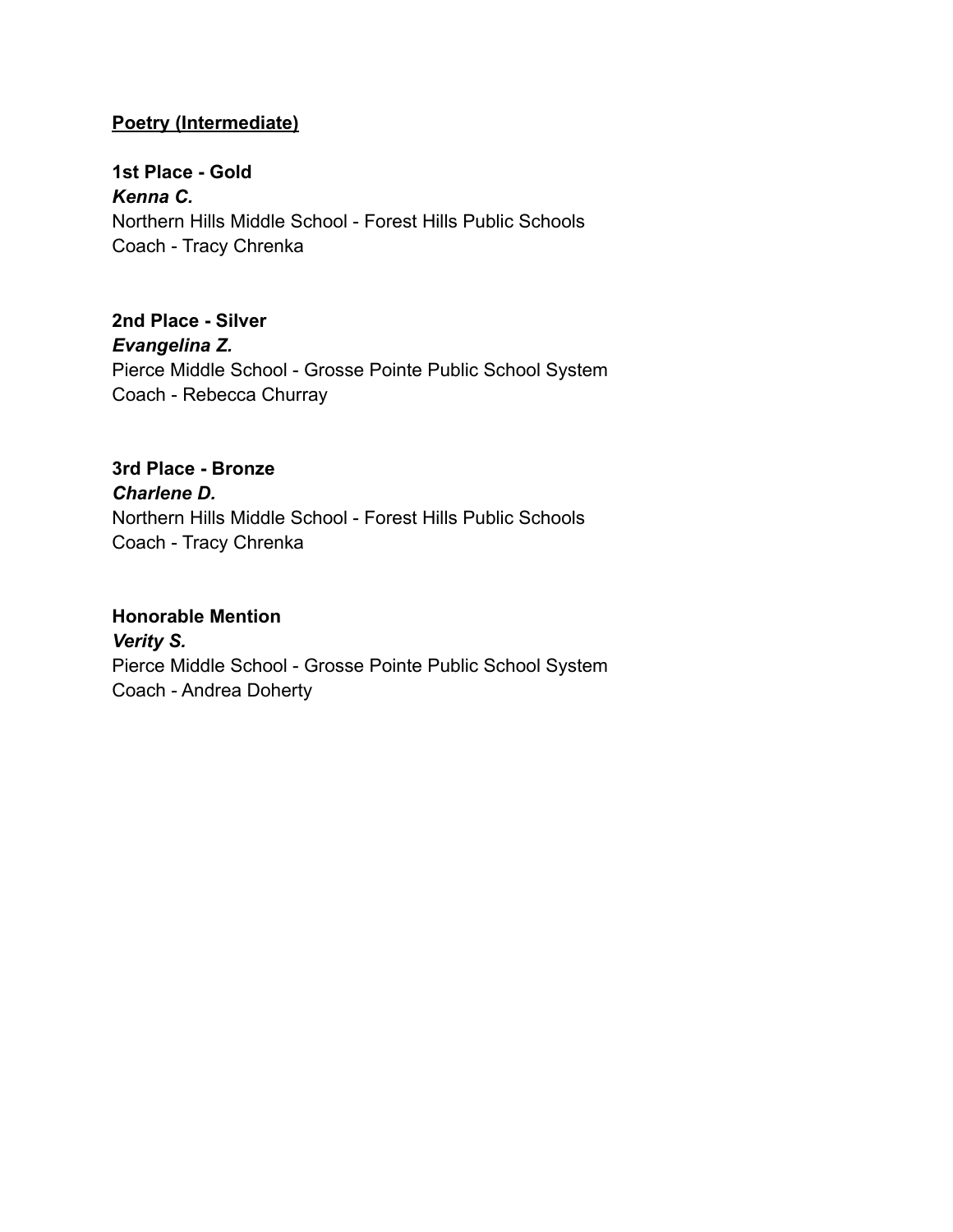## **Poetry (Senior)**

**1st Place - Gold** *Sean K.* Adlai E. Stevenson High School - Utica Community Schools Coach - Carolyn Frischman

**2nd Place - Silver** *Vivian H.* Grosse Pointe South High School - Grosse Pointe Public School System Coach - Peter Palen

## **3rd Place - Bronze** *Sydney H.*

Northwest High School - Northwest School District Coach - Abby Tanner

# **Honorable Mention**

*Aloia D.* Lakeland High School - Huron Valley Schools Coach - Stacy Oddi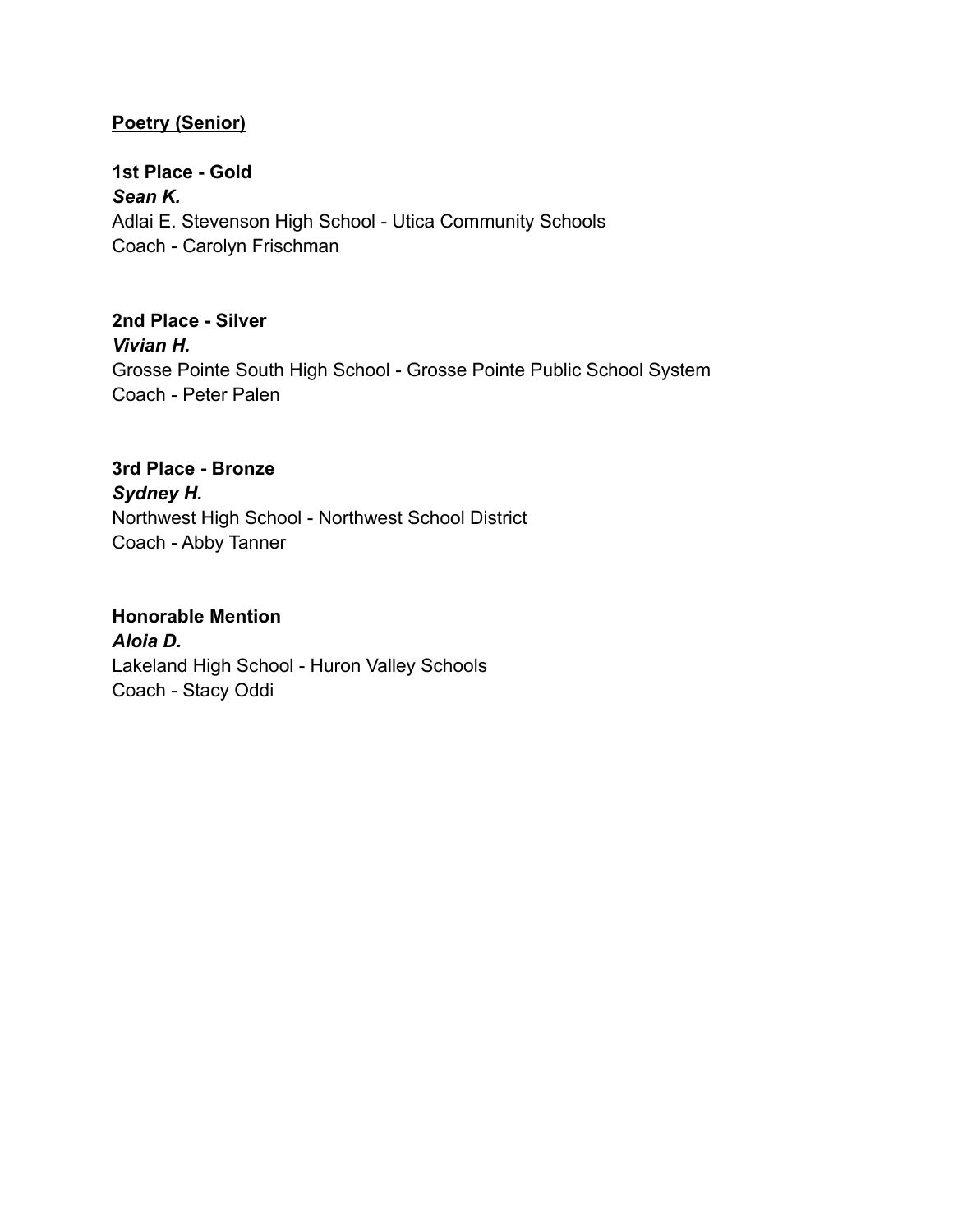## **Political Cartoons (Intermediate)**

**1st Place - Gold** *Qassim B.* Detroit Country Day Middle School Coach - Jennifer Caylen

### **Political Cartoons (Senior)**

**1st Place - Gold** *Chloe G.* Adlai E. Stevenson High School - Utica Community Schools Coach - Carolyn Frischman

## **2nd Place - Silver** *Tim P.* Lakeland High School - Huron Valley Schools Coach - Brian Howe

# **3rd Place - Bronze** *Own M.* Lakeland High School - Huron Valley Schools Coach - Brain Howe

**Honorable Mention** *Maria J.* University Liggett School Coach - Christopher Hemler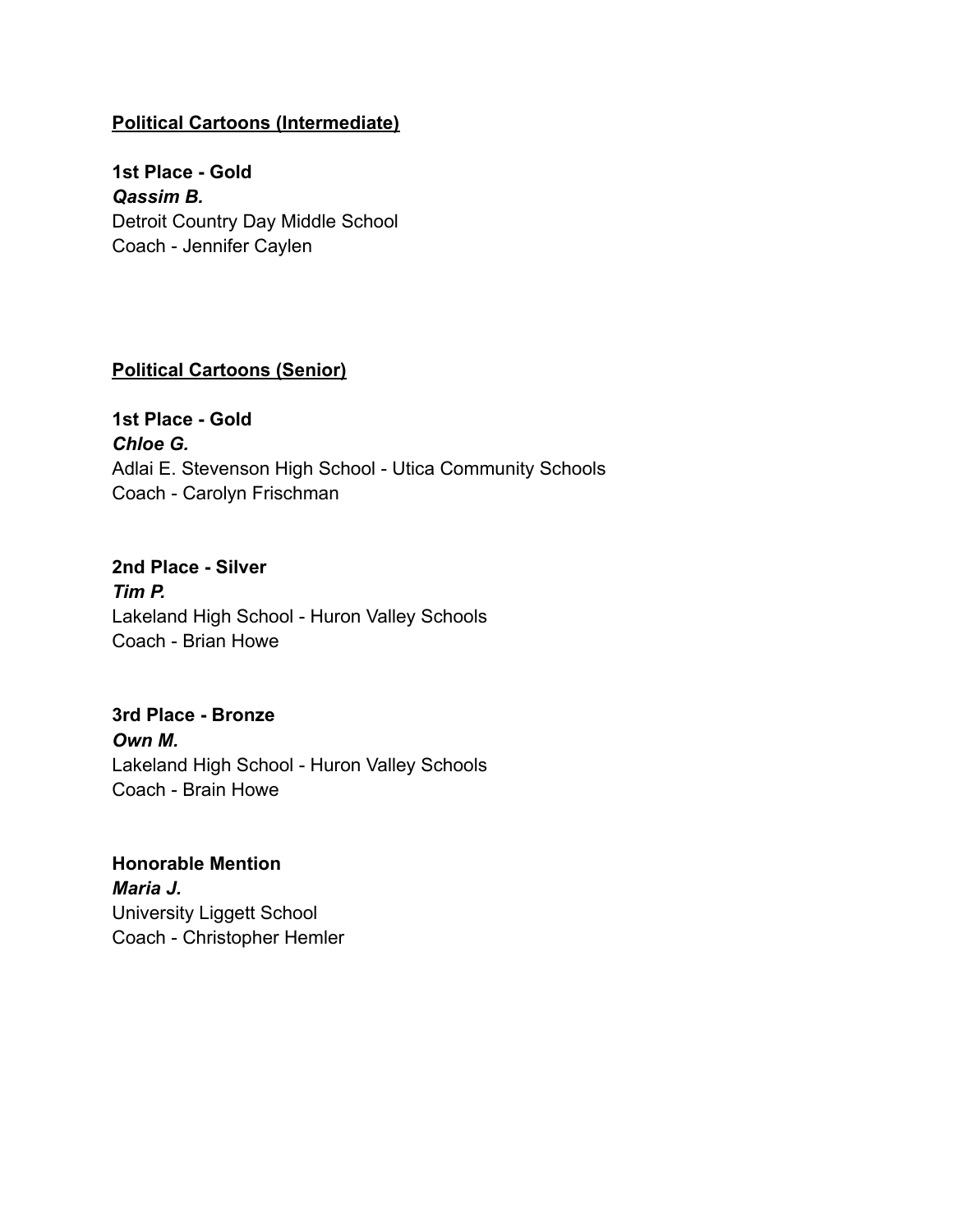#### **Poster - Artistic (Elementary)**

**1st Place - Gold** *Theo Y.* Ebeling Elementary - Utica Community Schools Coach - Rachel De'Angelo

**2nd Place - Silver** *Aiden V.* Walt Disney Elementary - Fraser Public Schools Coach - Andrea Filip

**3rd Place - Bronze** *Jayda L.* Crothers Elementary - Center Line Public Schools Coach - Nathan Landowski

# **Honorable Mentions**

*Essence D.* Walt Disney Elementary - Fraser Public Schools Coach - Andrea Filip

#### *Fiona K.*

Walt Disney Elementary - Fraser Public Schools Coach - Andrea Filip

#### *Ethan R.*

Ardmore Elementary - Lakeview Public Schools Coach - Liz Willoughby

#### *Katelyn W.*

Ardmore Elementary - Lakeview Public Schools Coach - Liz Willoughby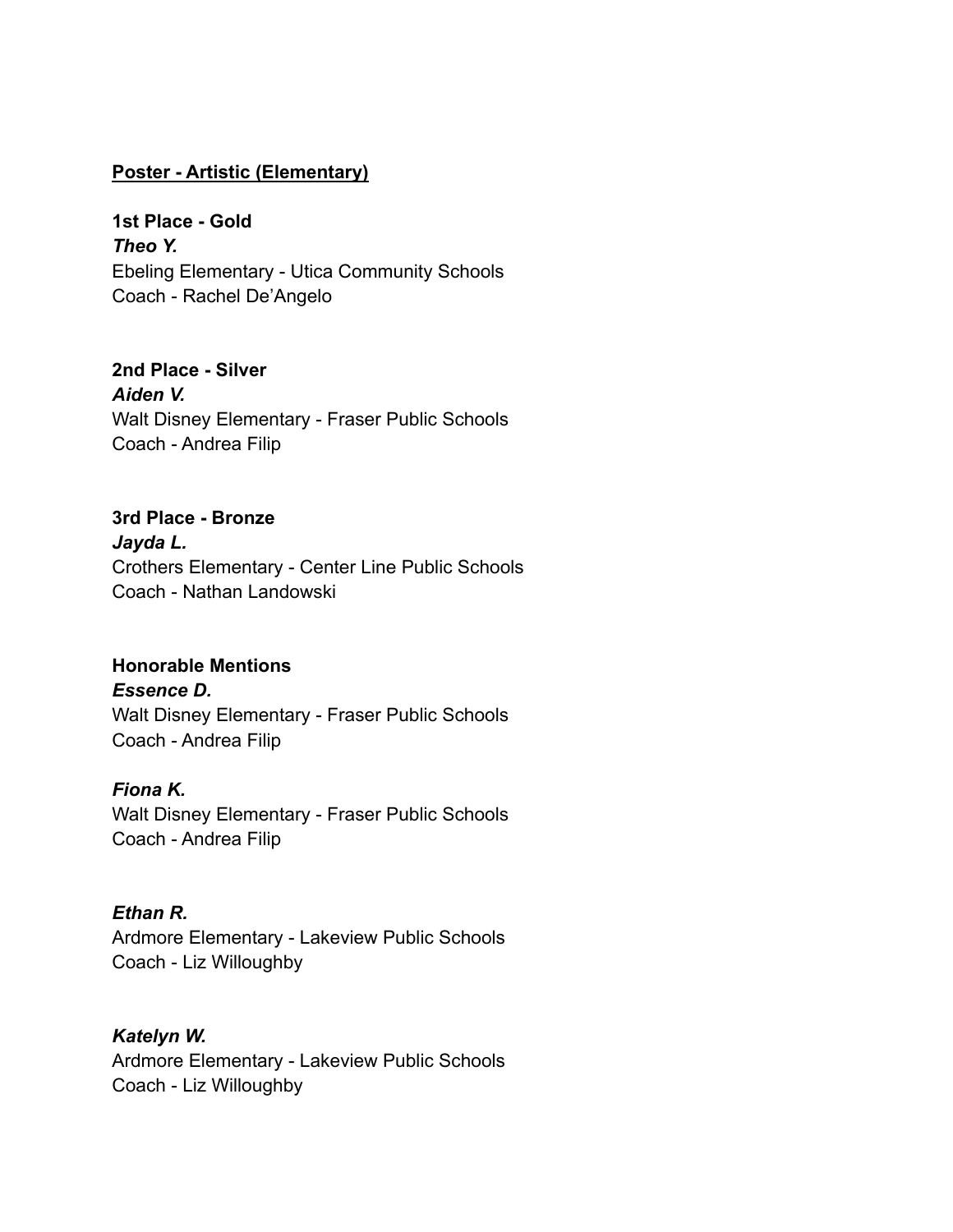## **Poster - Artistic (Intermediate)**

**1st Place - Gold** *Marielle M.* Pierce Middle School - Grosse Pointe Public School System Coach - Rebecca Churray

**2nd Place - Silver** *Oscar M.* Eisenhower Elementary - Fraser Public Schools Coach - Shannon Descamps

**3rd Place - Bronze** *Leah Z.* Detroit Country Day Middle School Coach - Jennifer Caylen

**Honorable Mention** *Heather S.* Plumbrook Elementary - Utica Community Schools Coach - Scott Wilkie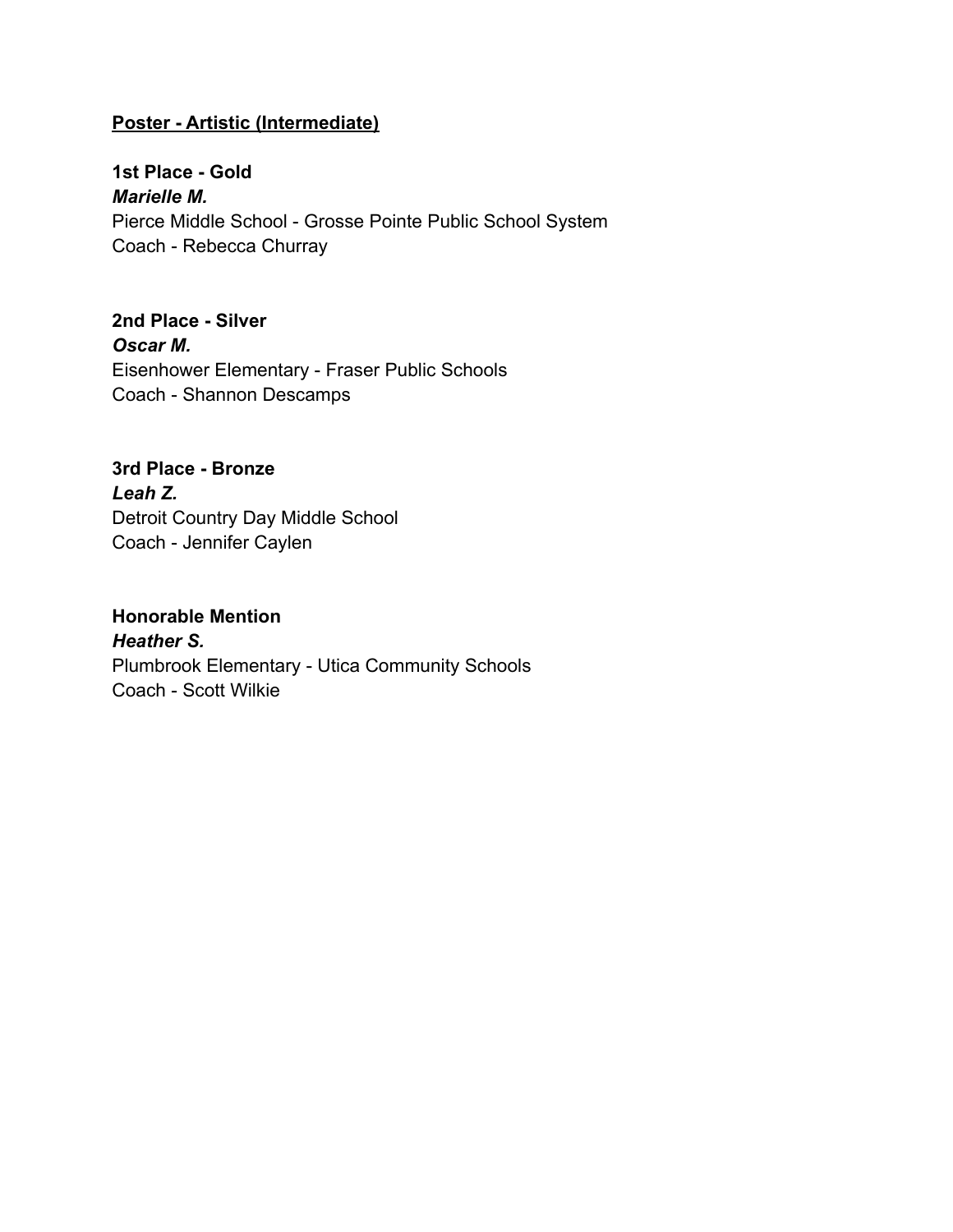## **Poster - Artistic (Senior)**

# **1st Place - Gold** *Morgan D.* Grosse Pointe South High School - Grosse Pointe Public School System Coach - Peter Palen

**2nd Place - Silver** *Ivy P.* Grosse Pointe South High School - Grosse Pointe Public School System Coach - Peter Palen

# **3rd Place - Bronze**

*Thy H.* Adlai E. Stevenson High School - Utica Community Schools Coach - Carolyn Frischman

## **Honorable Mention**

*Sienna R.* JC/LISD Regional Middle College - Lenawee Intermediate School District Coach - Tami Hindes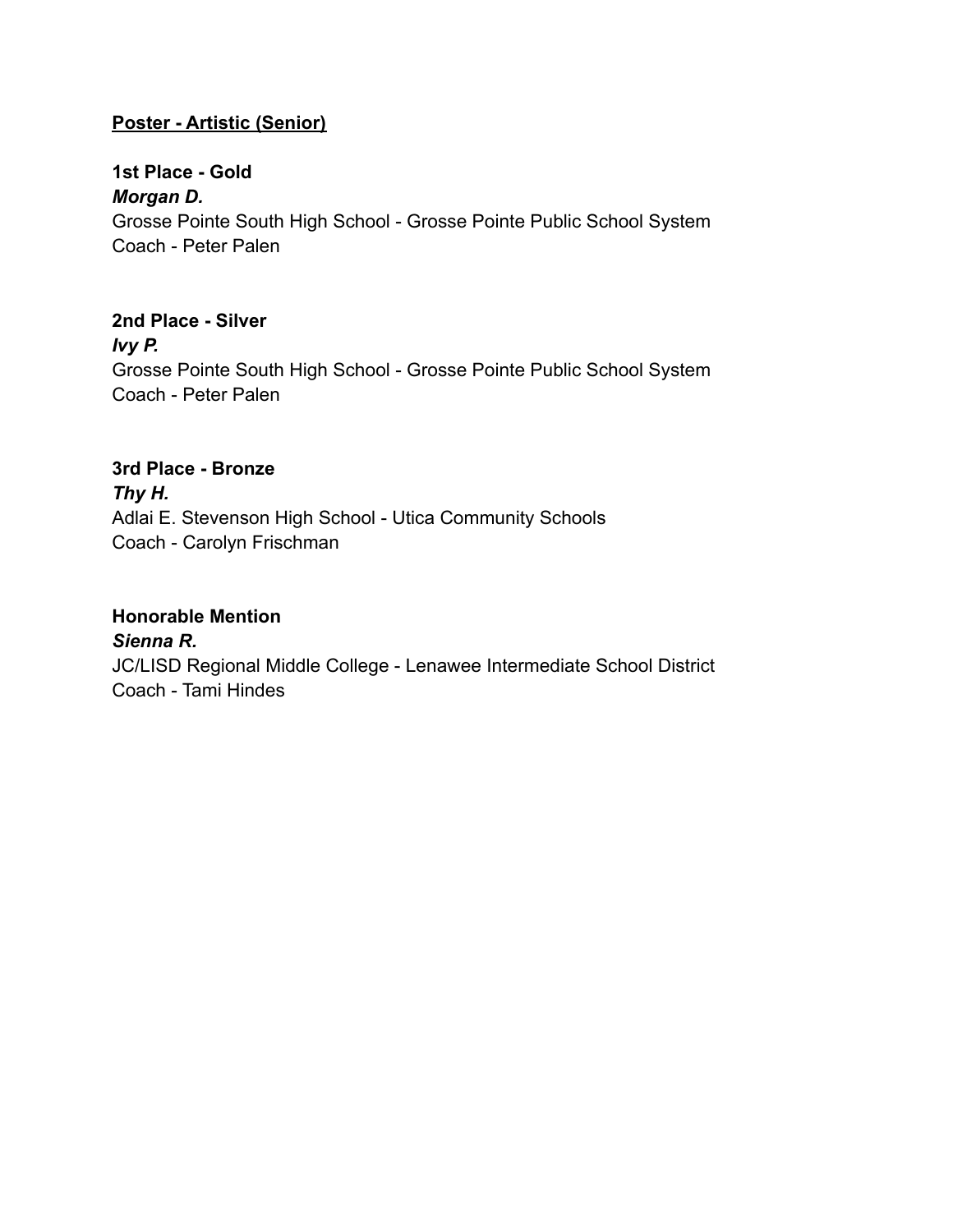## **Poster - Collage (Elementary)**

**1st Place - Gold** *Jayce R.* Ardmore Elementary - Lakeview Public Schools Coach - Liz Willoughby

**2nd Place - Silver** *Kathryn Y.* Ardmore Elementary - Lakeview Public Schools Coach - Liz Willoughby

**3rd Place - Bronze** *Vincent V.* Eisenhower Elementary - Fraser Public Schools Coach - Shannon Descamps

#### **Honorable Mentions**

*Lily W.* Eisenhower Elementary - Fraser Public Schools Coach - Shannon Descamps

#### *Avary G.*

Walt Disney Elementary - Fraser Public Schools Coach - Andrea Filip

## *Haylo B.*

Thomas A. Edison Elementary - Fraser Public Schools Coach - Tina Frazier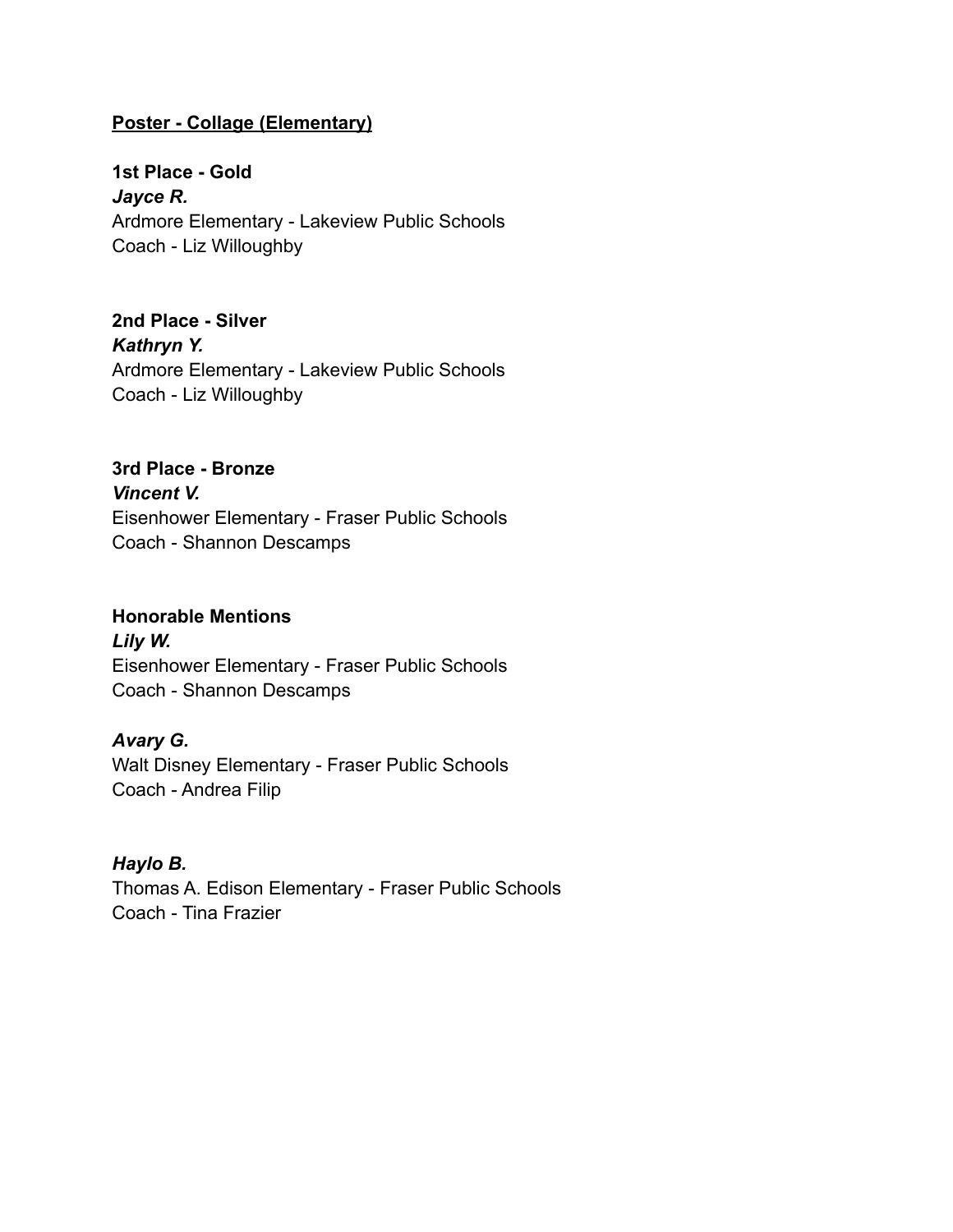### **Poster - Collage (Intermediate)**

**1st Place - Gold** *Peyton G.* Christa McAuliffe Middle School - Bangor Township Schools Coach - Cynthia Dulkewicz

**2nd Place - Silver** *Elisabeth S.* Pierce Middle School - Grosse Pointe Public School System Coach - Rebecca Churray

**3rd Place - Bronze** *Bethany S.* Pierce Middle School - Grosse Pointe Public School System Coach - Rebecca Churray

**Honorable Mention Kayna G.** Detroit Country Day Middle School Coach - Jennifer Caylen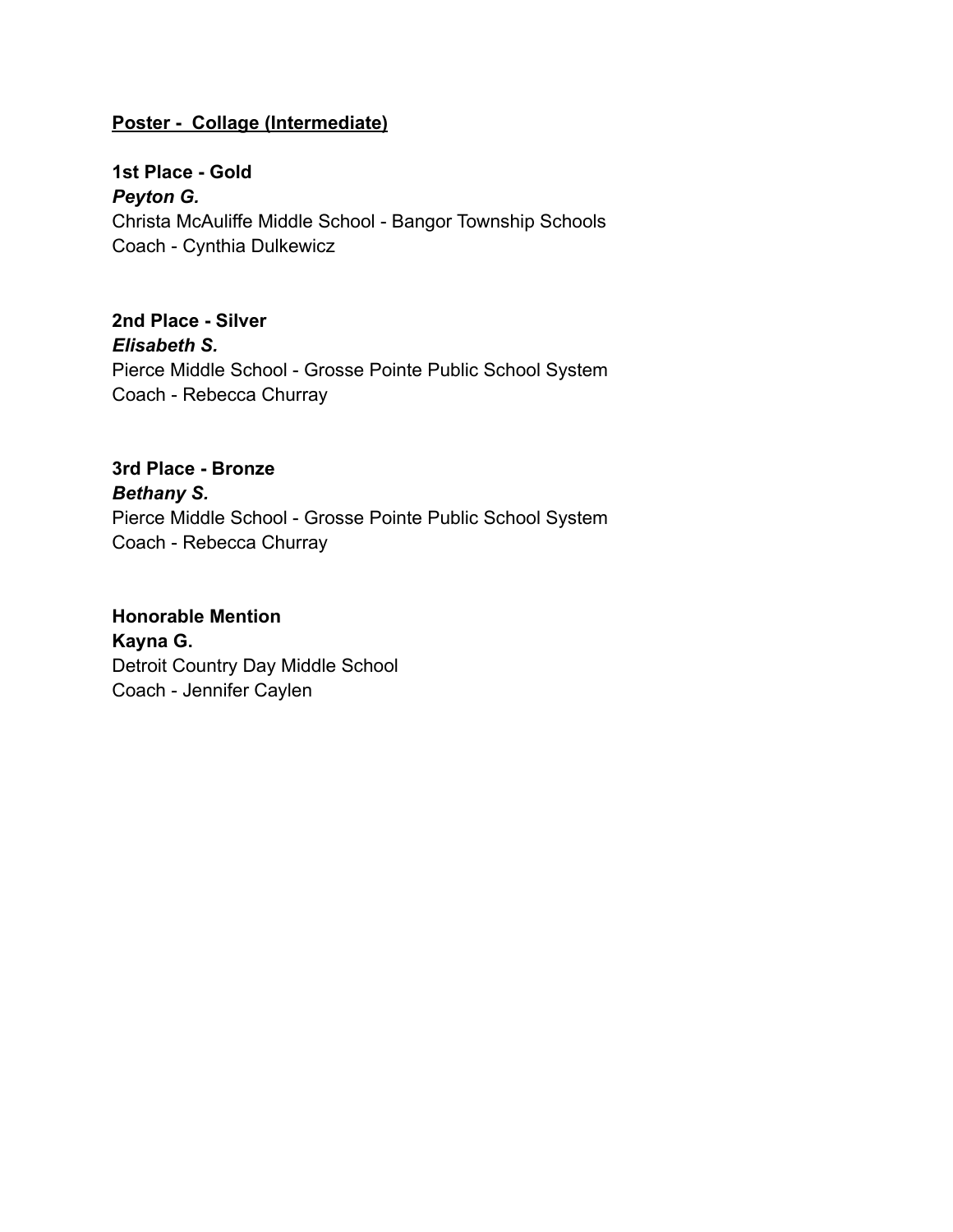#### **Poster - Collage (Senior)**

**1st Place - Gold** *Mariem A.* Adlai E. Stevenson High School - Utica Community Schools Coach - Carolyn Frischman

**2nd Place - Silver** *Nicholas S.* South Lyon High School - South Lyon Community Schools Coach - Toni Simovski

#### **Poster - Storyboard (Elementary)**

**1st Place - Gold** *Joey M.* Ardmore Elementary - Lakeview Public Schools Coach - Liz Willoughby

**2nd Place - Silver** *Isabella K.* Will L. Lee Elementary - Richmond Community Schools Coach - Ronda LaGrois

**3rd Place - Bronze** *Emileigh N.* Walt Disney Elementary - Fraser Public Schools Coach - Andrea Filip

**Honorable Mention** *Rowan K.* Peck Elementary - Center Line Public Schools Coach - Heather Williams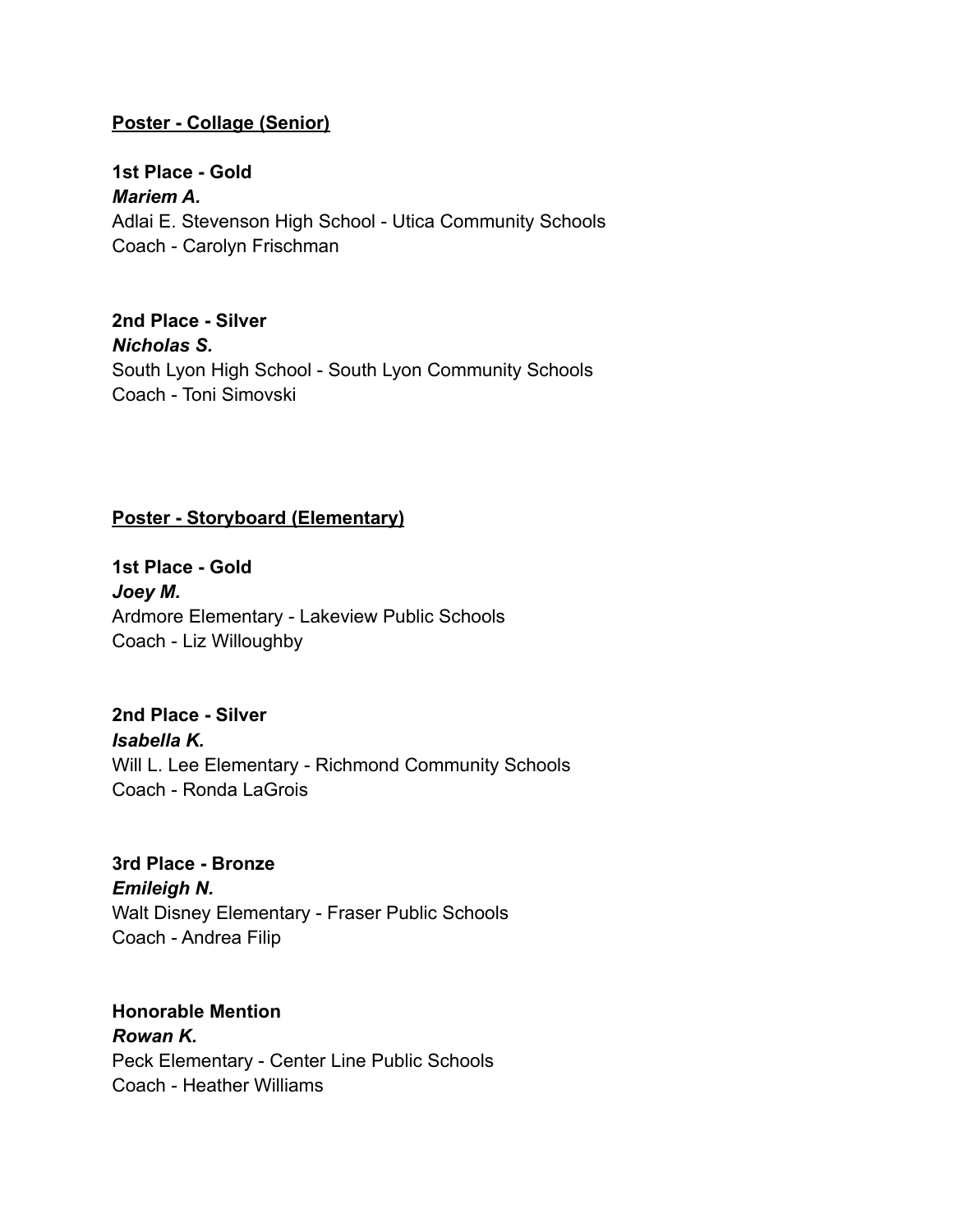## **Poster - Storyboard (Intermediate)**

**Honorable Mention** *Noor M.* Detroit Country Day Middle School Coach - Jennifer Caylen

## **Primary Documents Journal (Senior)**

**1st Place - Gold** *Izabella M.* University Liggett School Coach - Christopher Hemler

**2nd Place - Silver** *Amelia K.* University Liggett School Coach - Christopher Hemler

**3rd Place - Bronze** *Matthew G.* University Liggett School Coach - Christopher Hemler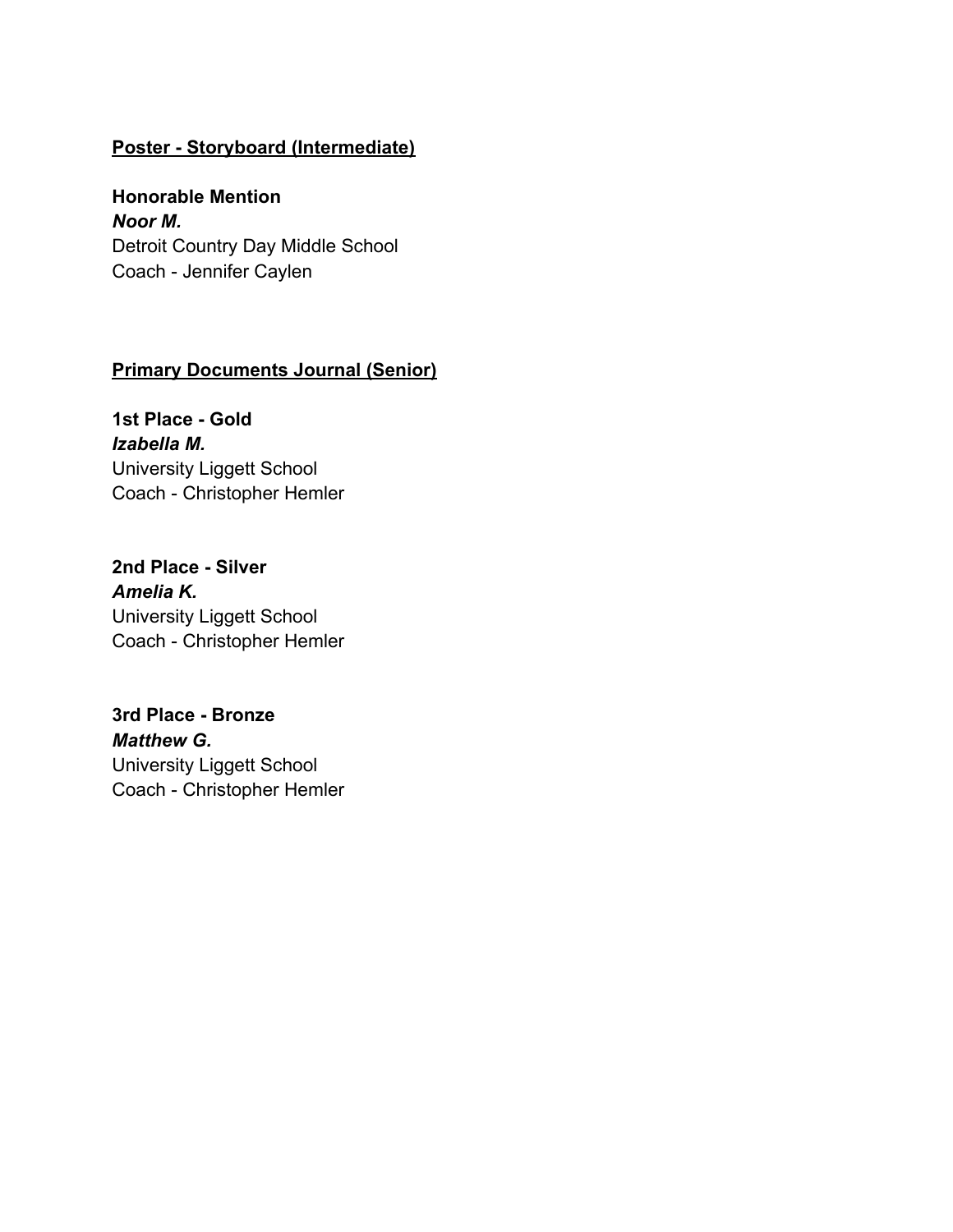## **Quiltathon (Elementary)**

**1st Place - Gold** *Evie H.* Walt Disney Elementary - Fraser Public Schools Coach - Andrea Filip

**2nd Place - Silver** *Emileigh N.* Walt Disney Elementary - Fraser Public Schools Coach - Andrea Filip

**3rd Place - Bronze** *Ertevan M.* Roose Elementary - Center Line Public Schools Coach - Steve Haney

# **Honorable Mention** *Anoashah C.* Peck Elementary - Center Line Public Schools

Coach - Derrick Brandon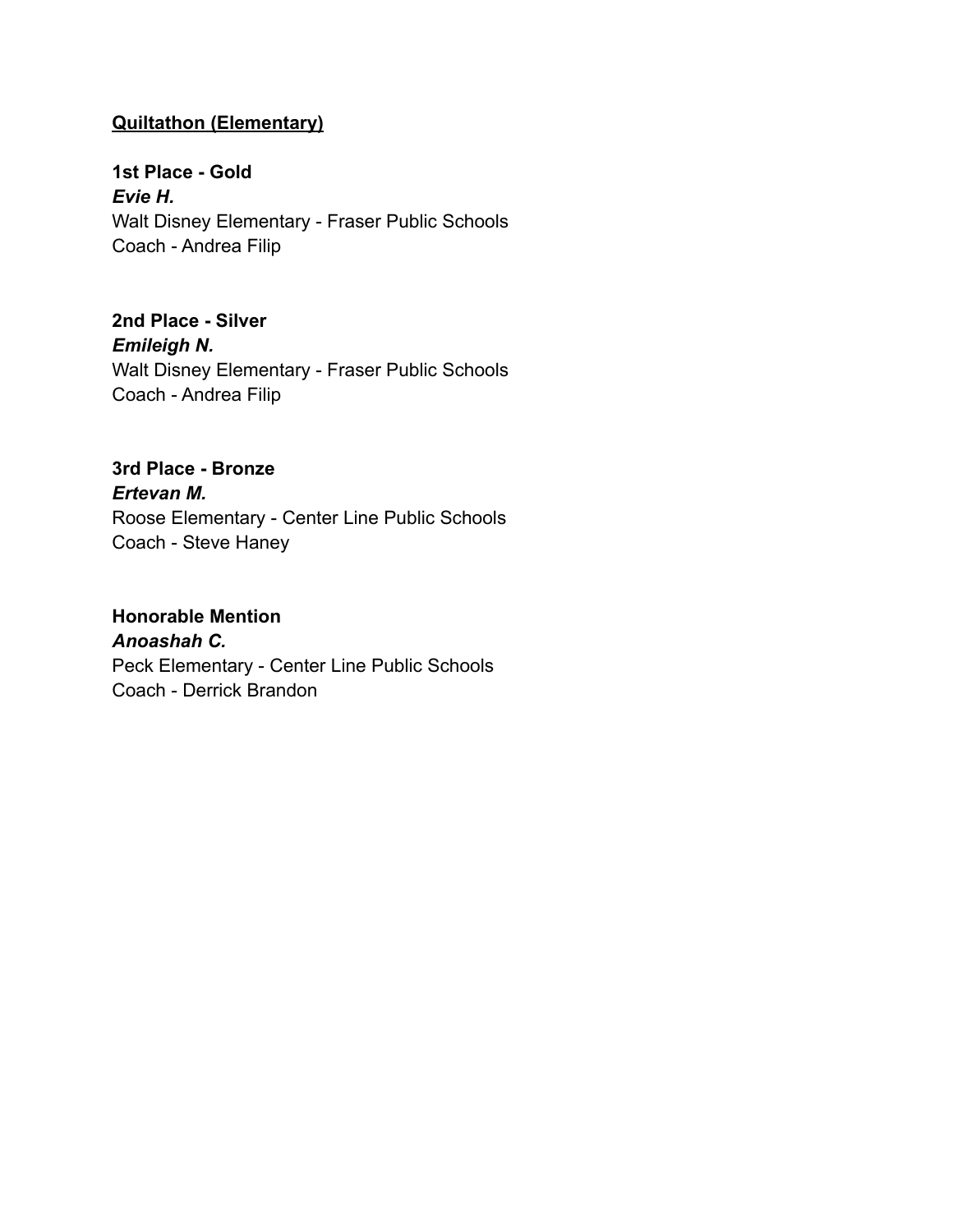## **Quiltathon (Intermediate)**

**1st Place - Gold** *Emma D.* Christa McAuliffe Middle School - Bangor Township Schools Coach - Cynthia Dulkewicz

**2nd Place - Silver** *Elizabeth C.* Detroit Country Day Middle School Coach - Jennifer Caylen

**3rd Place - Bronze** *Page G.* Pierce Middle School - Grosse Pointe Public School System Coach - Andrea Doherty

#### **Honorable Mention**

*Riley C.* Walt Disney Elementary - Fraser Public Schools Coach - Andrea Filip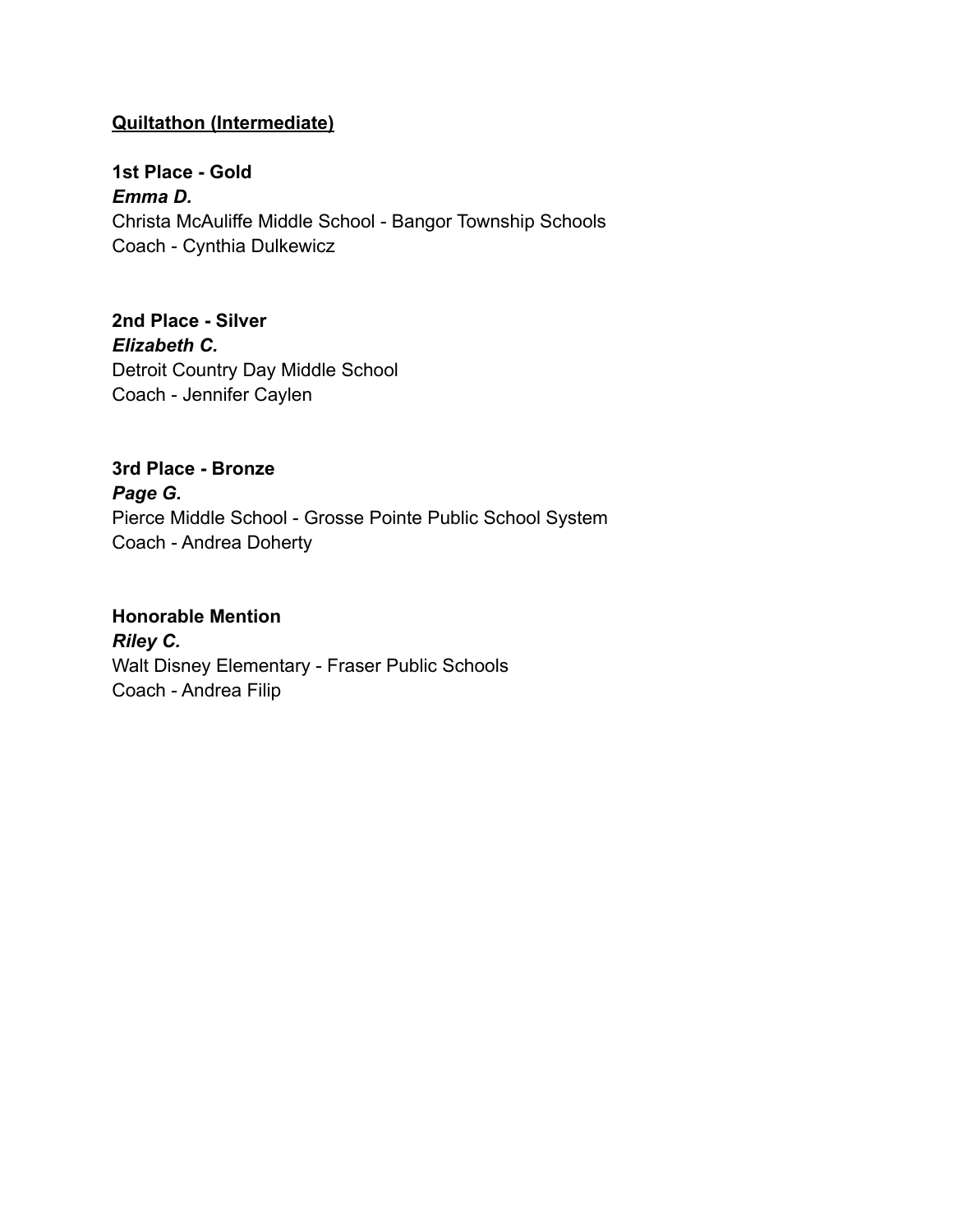### **Social Studies Song (Elementary)**

**1st Place - Gold** *Olivia K. & Marija J.* Graebner Elementary - Utica Community Schools Coach - Colleen Coechel

#### **Social Studies Song (Intermediate)**

**1st Place - Gold** *Brielle B. Greta M. Josie, B. Emily K.* Petoskey Middle School - Public Schools of Petoskey Coach - Ami Dionne

**2nd Place - Silver** *Christian B.* Northern Hills Middle School - Forest Hills Public Schools Coach - Tracy Chrenka

**3rd Place - Bronze** *Natalie A.* St. Linus Catholic School - Archdiocese of Detroit Coach - Jeannie Brousseau

**Honorable Mention** *Kahlan D.* Christa McAuliffe Middle School - Bangor Township Schools Coach - Cynthia Dutkiewicz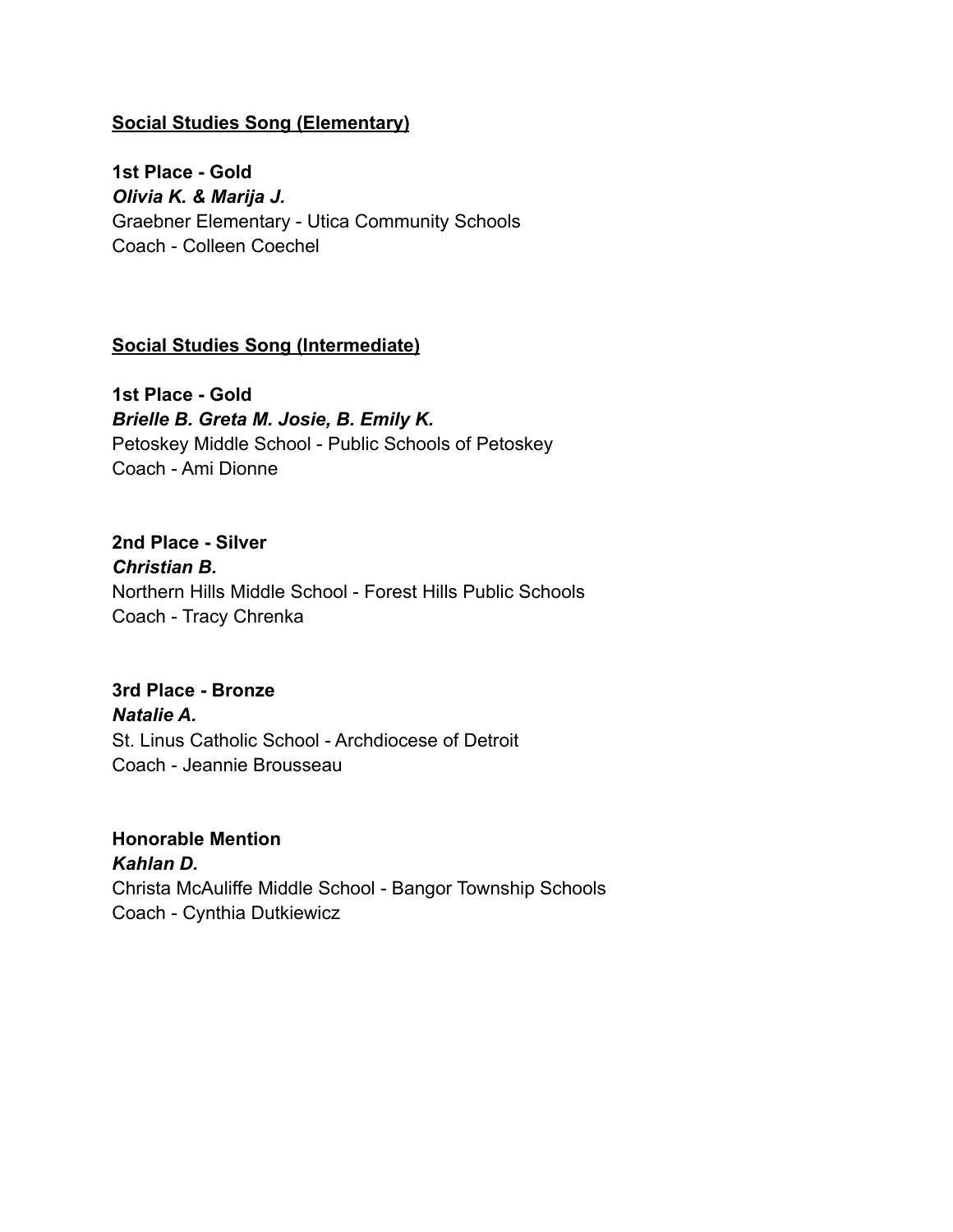## **Social Studies Song (Senior)**

**1st Place - Gold** *Audrey B., Carrianne A., Kyleigh S.* JS/LISD Academy - Lenawee Intermediate School District Coaches - Kim Dusseau & Tami Hinds

#### **Speakathon (Senior)**

**1st Place - Gold** *Priya G.* South Lyon High School - South Lyon Community Schools Coach - Toni Simovski

**2nd Place - Silver** *Paul K.* Grosse Pointe South High School - Grosse Pointe Public School System Coach - Peter Palen

**3rd Place - Bronze** *Olivia S.* Adlai E. Stevenson High School - Utica Community Schools Coach - Carolyn Frischman

# **Honorable Mentions**

*Andrew S.* Northwest High School - Northwest School District Coach - Abby Tanner

#### *Colleen C.*

Adlai E. Stevenson High School - Utica Community Schools Coach - Carolyn Frischman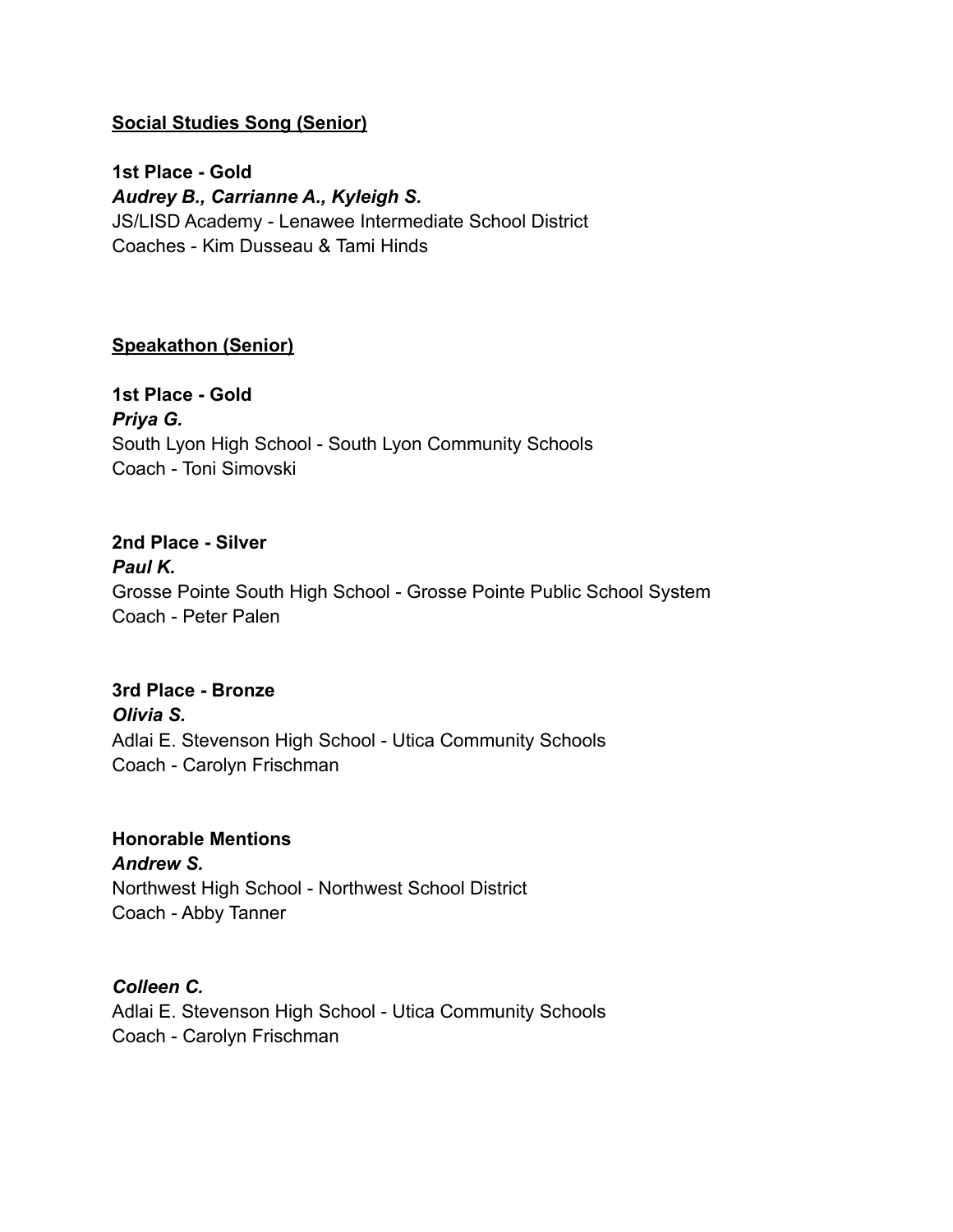## **Take a Stand Essay (Elementary)**

**1st Place - Gold** *Kyle G.* Walt Disney Elementary - Fraser Public Schools Coach - Andrea Filip

**2nd Place - Silver** *Sunny V.* Walt Disney Elementary - Fraser Public Schools Coach - Andrea Filip

**3rd Place - Bronze** *Nardin K.* Schwarzkoff Elementary - Utica Community Schools Coach - Anthony Andrus

## **Honorable Mention**

*Julia R.* Peck Elementary - Center Line Public Schools Coach - Jamie Watterson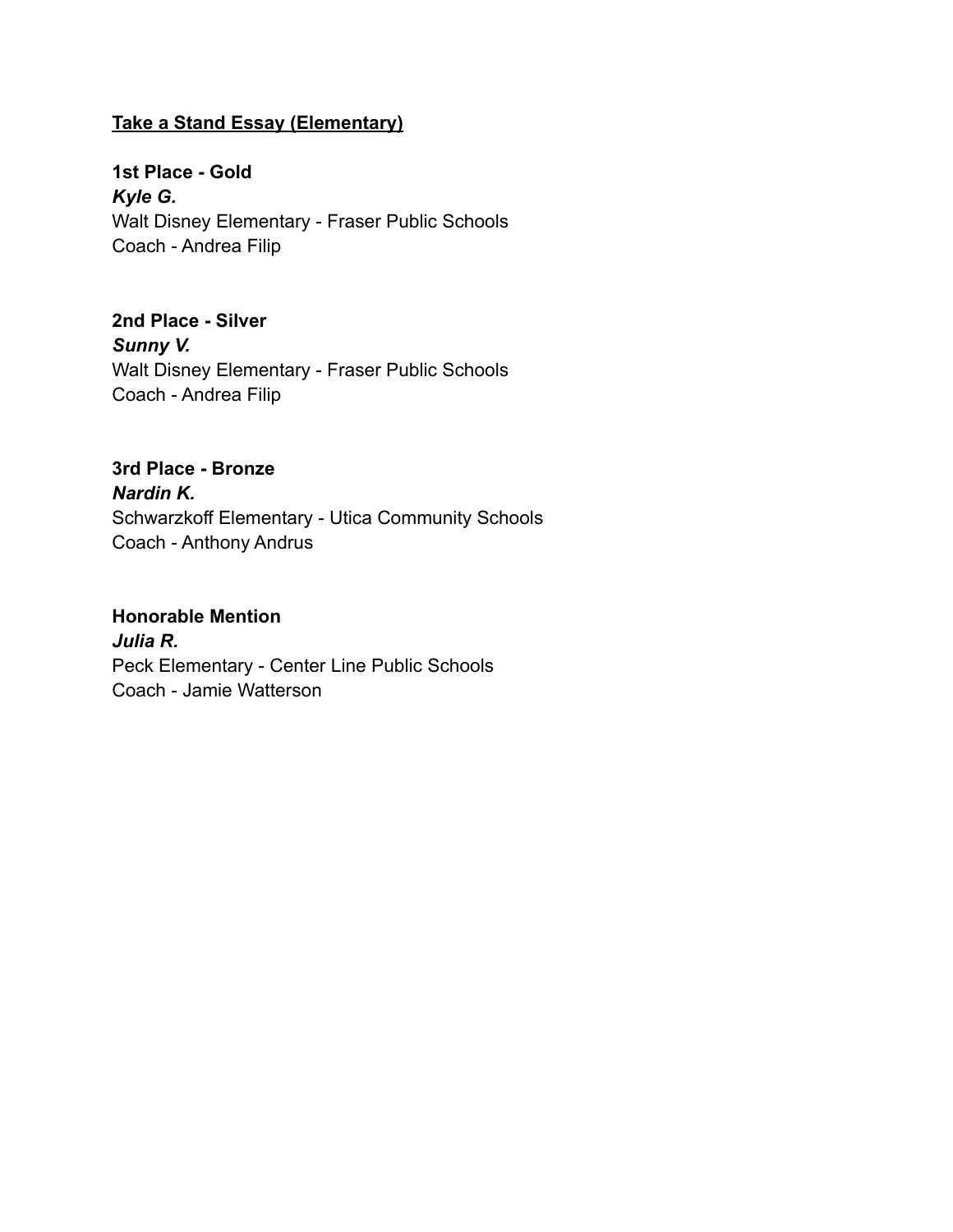## **Take a Stand Essay (Intermediate)**

**1st Place - Gold** *Kyle W.* Detroit Country Day School Coach - Jennifer Caylen

**2nd Place - Silver** *Ava B.* Christa McAuliffe Middle School - Bangor Township Schools Coach - Cynthia Dutkiewicz

# **3rd Place - Bronze** *Ashton M.* Christa McAuliffe Middle School - Bangor Township Schools Coach - Cynthia Dutkiewicz

#### **Honorable Mentions**

*Dana O.* St. Linus Catholic School - Archdiocese of Detroit Coach - Jeannie Brousseau

#### *Dalina K.*

Pierce Middle School - Grosse Pointe Public School System Coach - Andrea Doherty

#### *Victoria P.*

Pierce Middle School - Grosse Pointe Public School System Coach - Rebecca Churray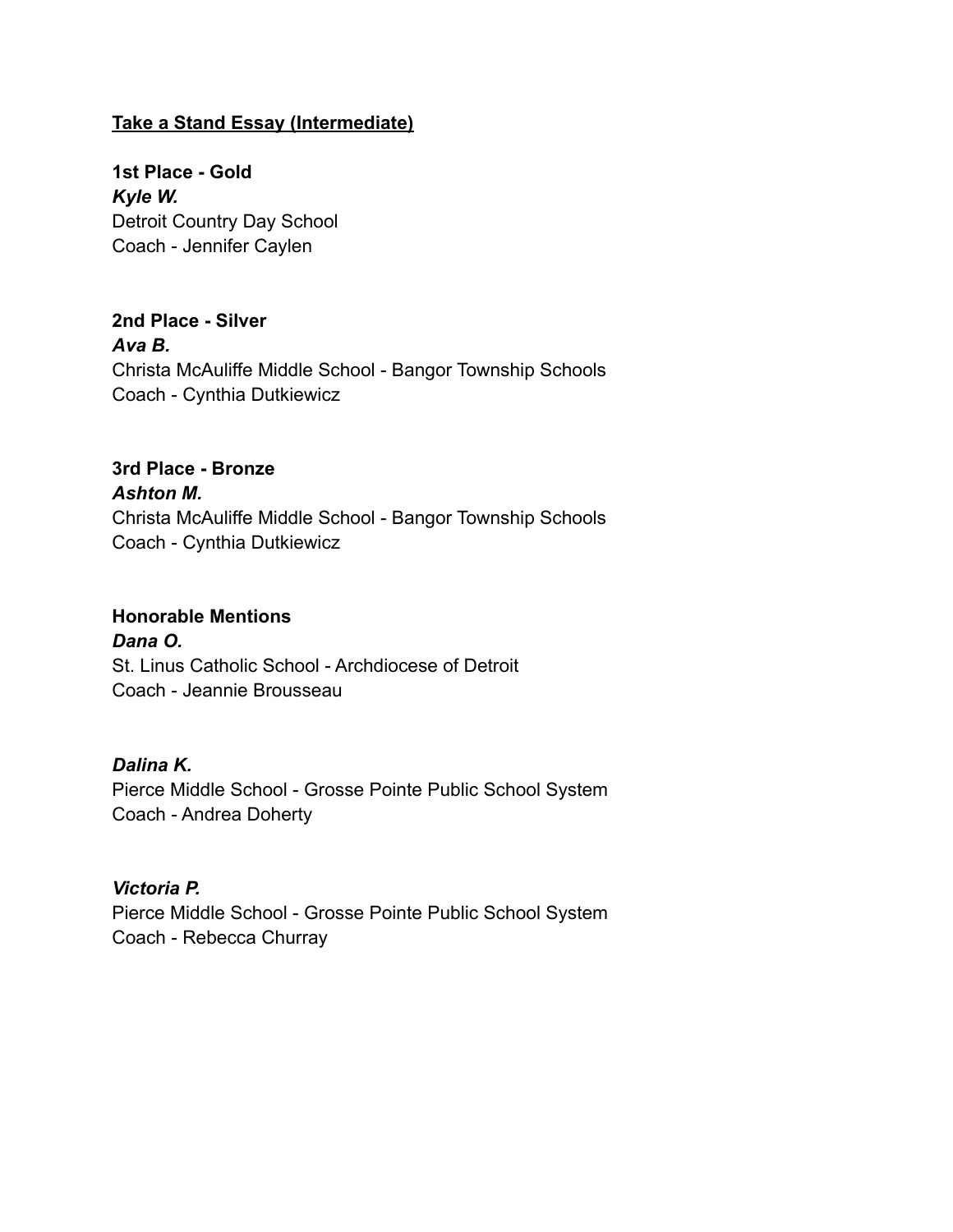## **Take a Stand Essay (Senior)**

**1st Place - Gold** *William B.* Detroit Country Day School Coach - Jennifer Caylen

**2nd Place - Silver** *Anna M.* University Liggett School Coach - Christopher Hemler

**3rd Place - Bronze** *Allyson T.* Northwest High School - Northwest Community Schools Coach - Abby Tanner